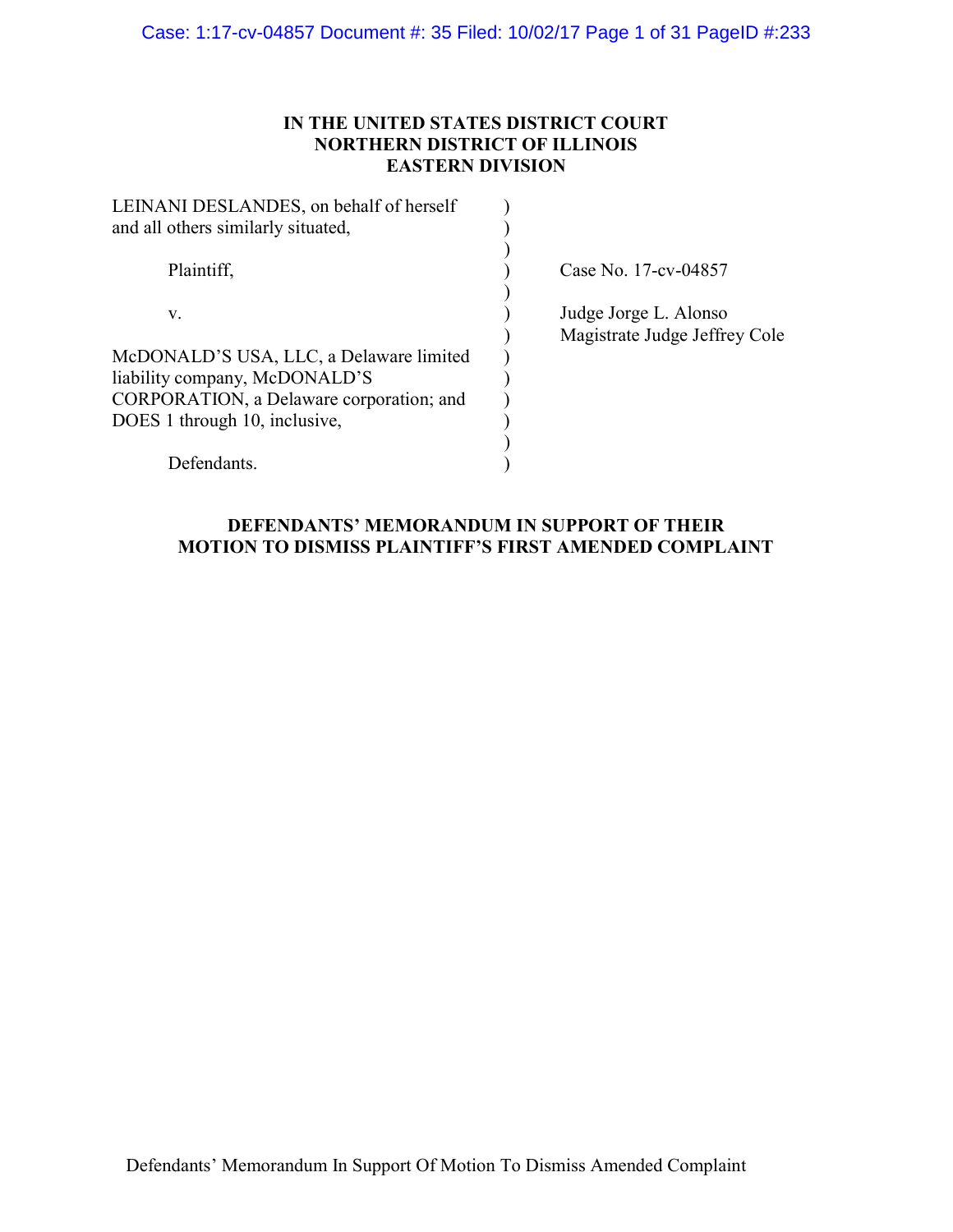# TABLE OF CONTENTS

| I.                                                                                    |
|---------------------------------------------------------------------------------------|
|                                                                                       |
|                                                                                       |
| B. Plaintiff Fails To Plead A Plausible Sherman Act Claim Under Any Standard 8        |
| 1. The Per Se Standard Does Not Apply To Restraints On Employment Within The          |
|                                                                                       |
|                                                                                       |
|                                                                                       |
|                                                                                       |
|                                                                                       |
|                                                                                       |
| IV. Plaintiff Lacks Standing To Assert Claims For Injunctive Or Declaratory Relief 21 |
|                                                                                       |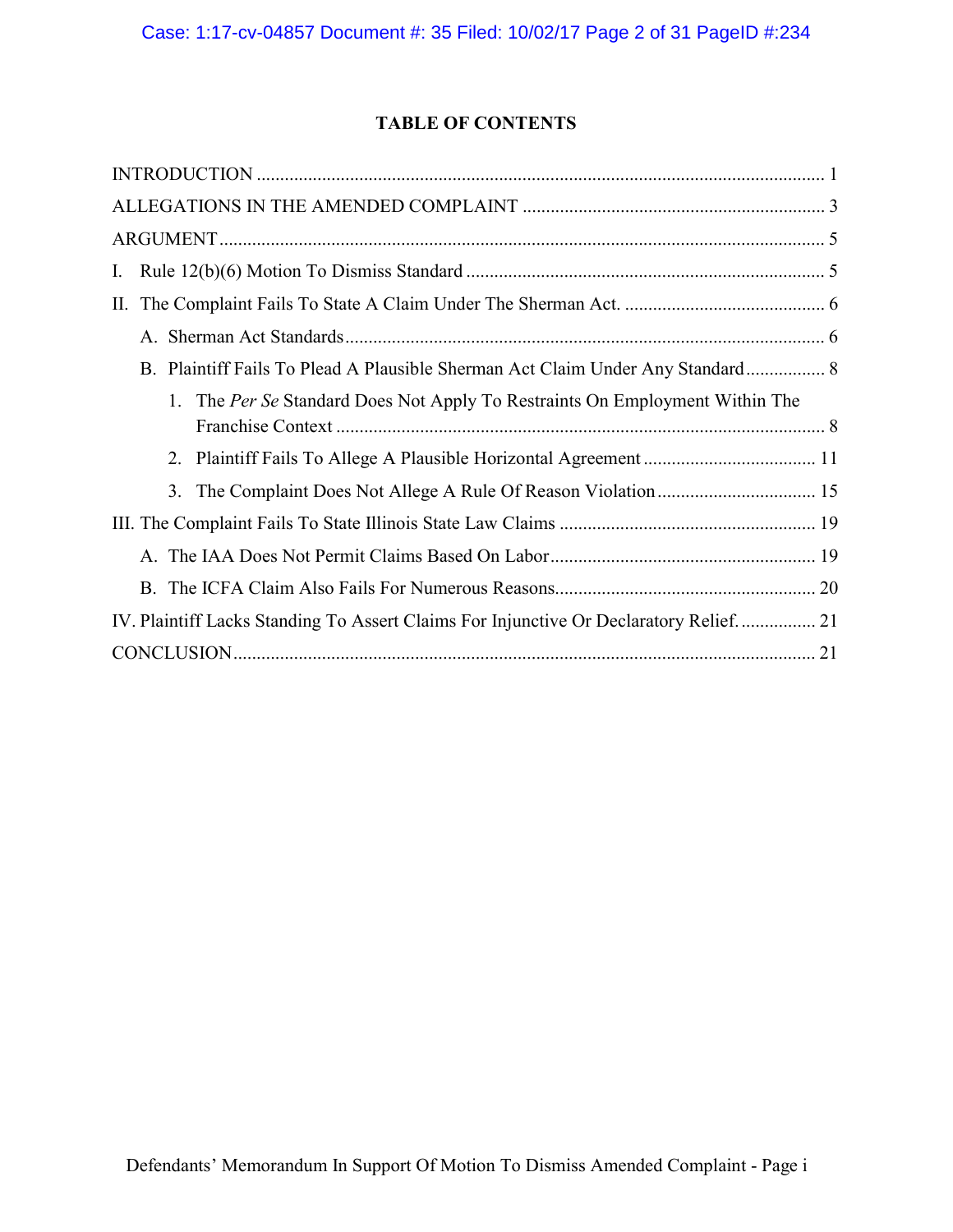# TABLE OF AUTHORITIES

## **Cases**

| Agnew v. Nat'l Collegiate Athletic Ass'n,                    |
|--------------------------------------------------------------|
| Allstate Indem. Co. v. ADT LLC,                              |
| Appraisers Coal. v. Appraisal Inst.,                         |
| Ashcroft v. Iqbal,                                           |
| AT&T Corp. v. JMC Telecom, LLC,                              |
| Avery v. State Farm Mut. Auto. Ins. Co.,                     |
| Aydin Corp. v. Loral Corp.,                                  |
| Bell Atl. Corp. v. Twombly,                                  |
| Besser Pub. Co. v. Pioneer Press, Inc.,                      |
| Bogan v. Hodgkins,                                           |
| Burke v. 401 N. Wabash Venture, LLC,                         |
| Cal. Dental Assoc. v. FTC,                                   |
| Cesnik v. Chrysler Corp.,                                    |
| Chicago Prof'l Sports Ltd. P'ship v. Nat'l Basketball Ass'n, |
| Chicago Prof'l Sports Ltd. P'ship v. Nat'l Basketball Ass'n, |

Defendants' Memorandum In Support Of Motion To Dismiss Amended Complaint - Page ii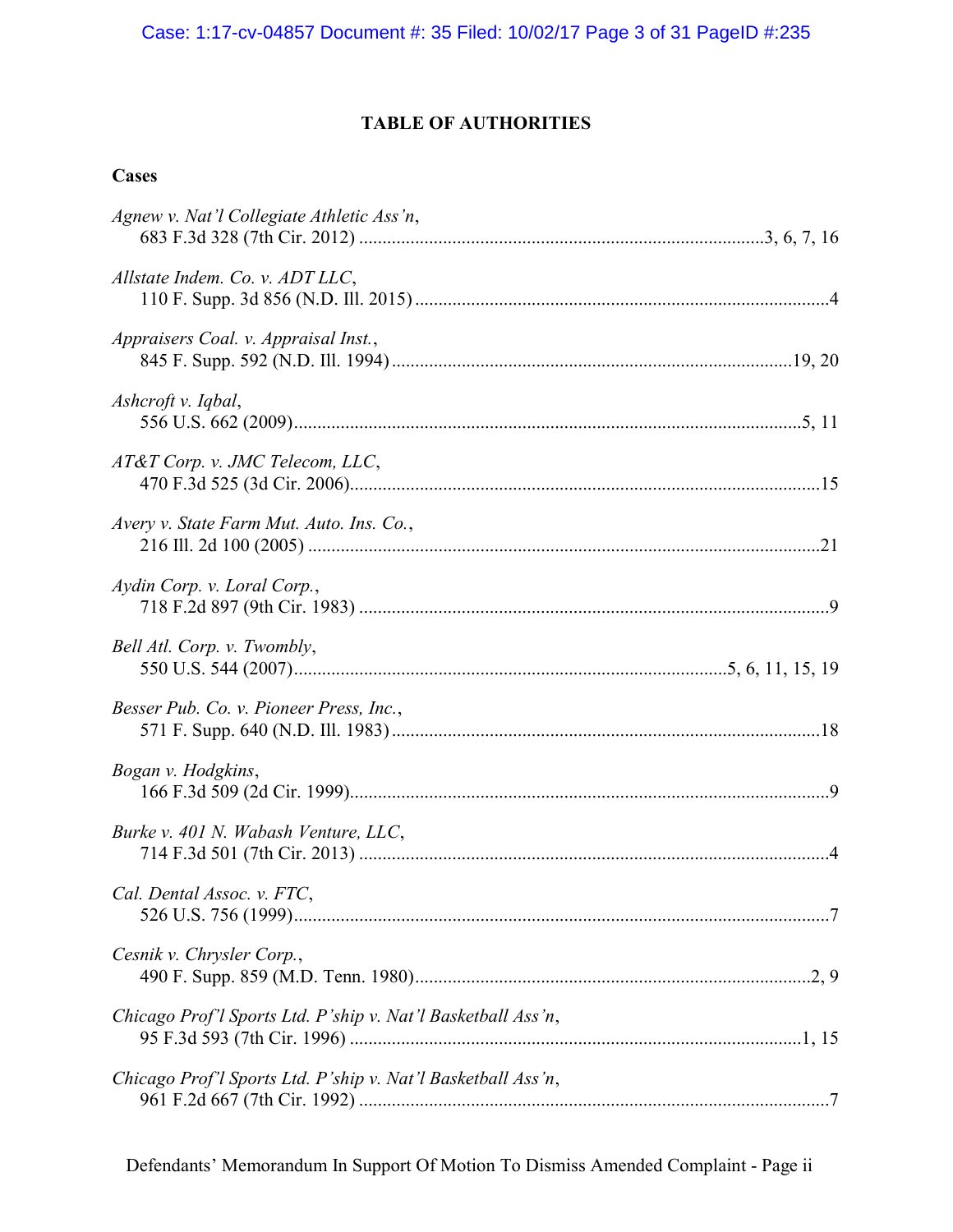# Case: 1:17-cv-04857 Document #: 35 Filed: 10/02/17 Page 4 of 31 PageID #:236

| Coleman v. Gen. Elec. Co.,                         |
|----------------------------------------------------|
| Cont'l T.V., Inc. v. GTE Sylvania, Inc.,           |
| Crichton v. Golden Rule Ins. Co.,                  |
| In re Dairy Farmers of Am., Inc.,                  |
| Digital Equip. Corp. v. Uniq Digital Techs., Inc., |
| Eichorn v. AT&T Corp.,                             |
| In re Flat Glass Antitrust Litig.,                 |
| Gaebler v. N.M. Potash Corp.,                      |
| Generac Corp. v. Caterpillar Inc.,                 |
| Hess v. Kanoski & Assocs.,                         |
| In Re High Fructose Corn Syrup Antitrust Litig.,   |
| House of Brides, Inc. v. Alfred Angelo, Inc.,      |
| Illinois Corp. Travel, Inc. v. Am. Airlines, Inc., |
| In re Ins. Brokerage Antitrust Litig.,             |
| Int'l Equip. Trading, Ltd. v. AB SCIEX LLC,        |
| Jacobs v. Tempur-Pedic Int'l, Inc.,                |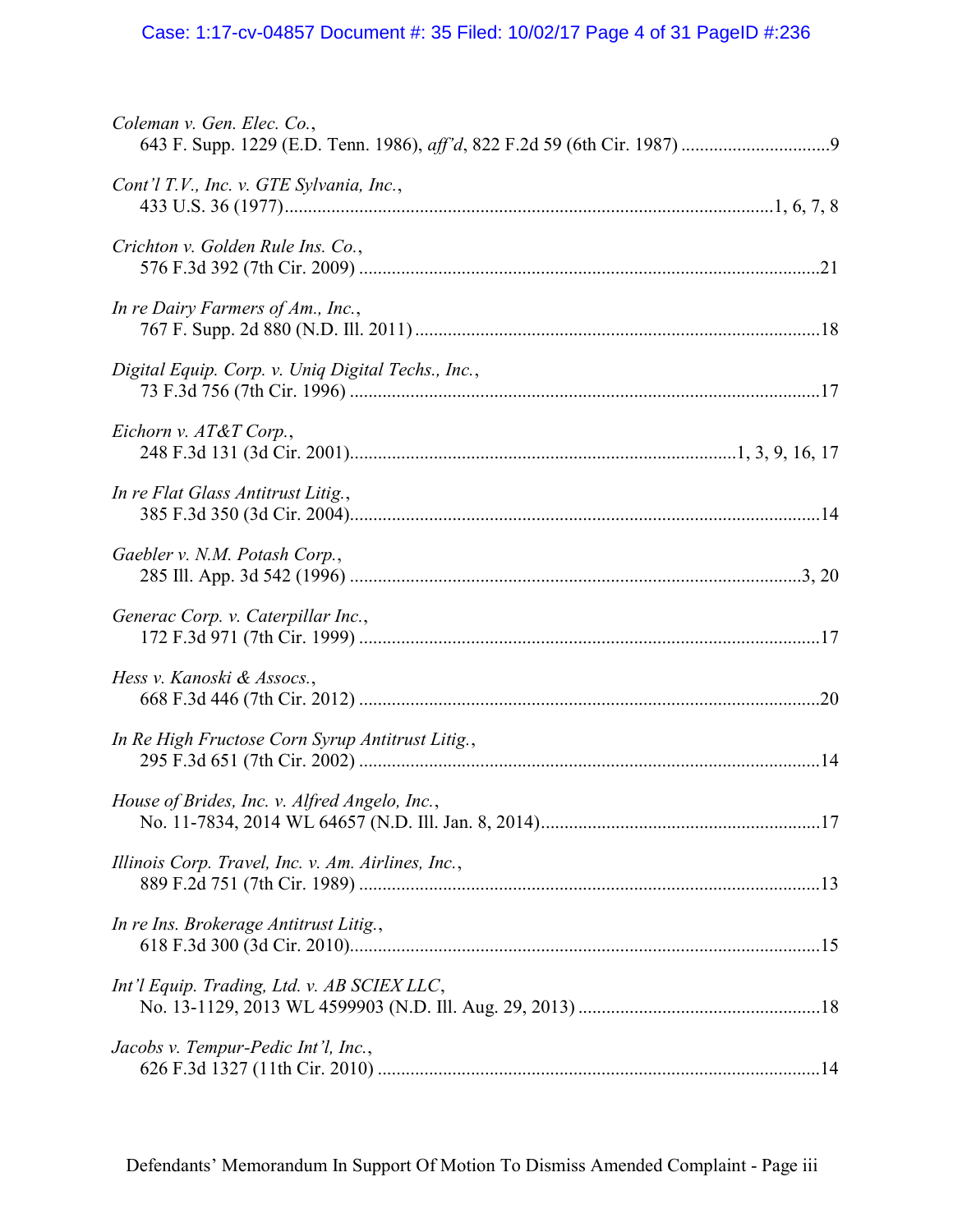# Case: 1:17-cv-04857 Document #: 35 Filed: 10/02/17 Page 5 of 31 PageID #:237

| Kelsey K. v. NFL Enters. LLC,                                                                                              |
|----------------------------------------------------------------------------------------------------------------------------|
| Krehl v. Baskin-Robbins Ice Cream Co.,                                                                                     |
| Laughlin v. Evanston Hosp.,                                                                                                |
| Law Bulletin Pub. Co. v. Rodgers,                                                                                          |
| Leegin Creative Leather Prods., Inc. v. PSKS, Inc.,                                                                        |
| Lektro-Vend Corp. v. Vendo Co.,                                                                                            |
| Marion HealthCare LLC v. S. Ill. Healthcare,                                                                               |
| Menasha Corp. v. News Am. Mktg. In-Store,<br>238 F. Supp. 2d 1024 (N.D. Ill. 2003), aff'd, 354 F.3d 661 (7th Cir. 2004) 15 |
| Midwestern Waffles, Inc. v. Waffle House, Inc.,                                                                            |
| N. Pac. Ry. Co. v. United States,                                                                                          |
| Nichols v. Spencer Int'l Press, Inc.,                                                                                      |
| O'Regan v. Arbitration Forums, Inc.,                                                                                       |
| Phillips Getschow Co. v. Green Bay Brown Cty. Prof'l Football Stadium Dist.,                                               |
| Photovest Corp. v. Fotomat Corp.,                                                                                          |
| Polk Bros., Inc. v. Forest City Enters., Inc.,                                                                             |
| PSKS, Inc. v. Leegin Creative Leather Prods., Inc.,                                                                        |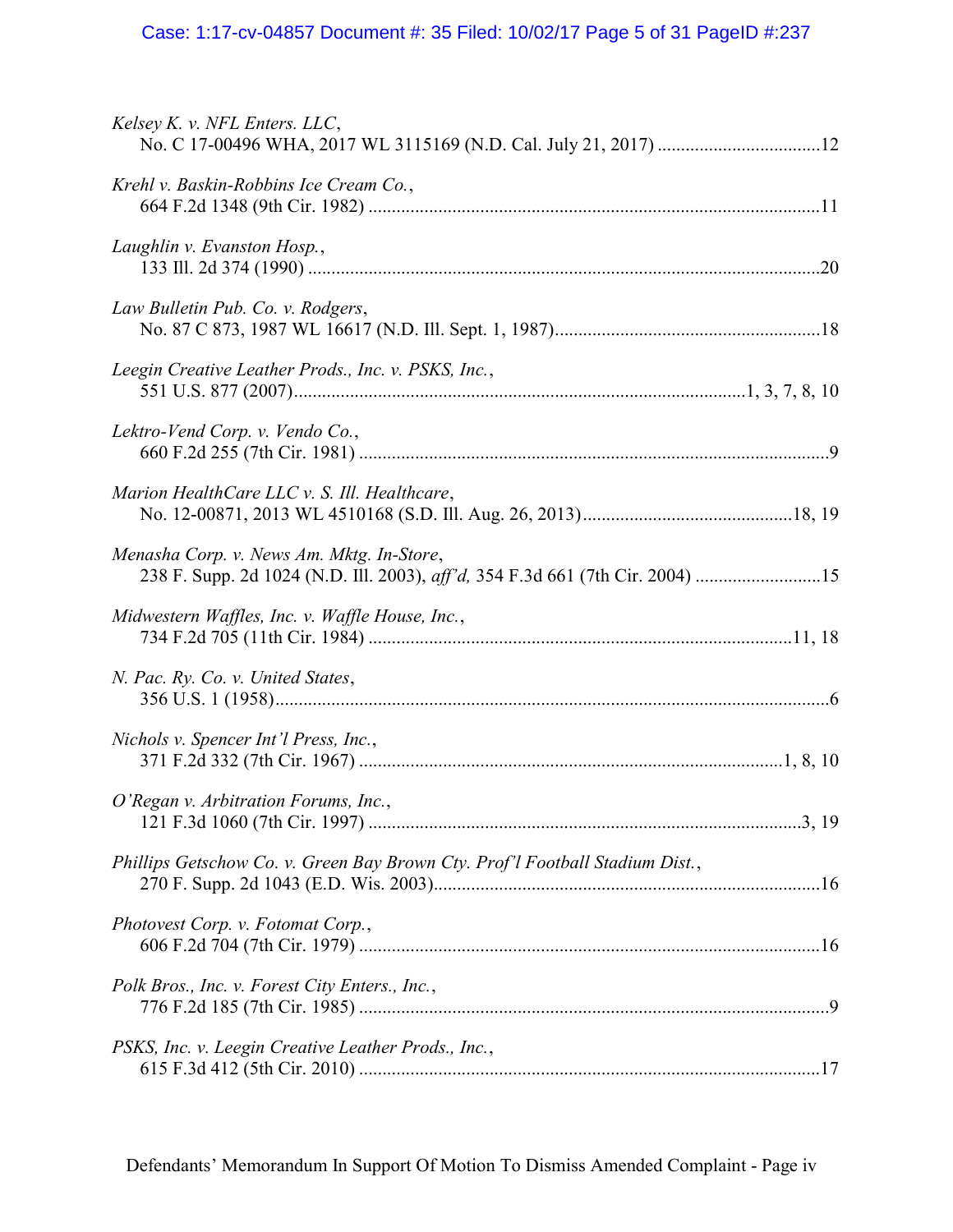# Case: 1:17-cv-04857 Document #: 35 Filed: 10/02/17 Page 6 of 31 PageID #:238

| Sheridan v. Marathon Petroleum Co. LLC,         |
|-------------------------------------------------|
| Subsolutions, Inc. v. Doctor's Assocs.,         |
| In re Sulfuric Acid Antitrust Litig.,           |
| Tamayo v. Blagojevich,                          |
| Texaco Inc. v. Dagher,                          |
| In re Text Messaging Antitrust Litig.,          |
| Thrasher-Lyon v. Ill. Farmers Ins. Co.,         |
| Todd v. Exxon Corp.,                            |
| United States v. E.I. du Pont de Nemours & Co., |
| Valley Liquors, Inc. v. Renfield Imps., Ltd.,   |
| Wal-Mart Stores, Inc. v. Dukes,                 |
| Will v. Comprehensive Accounting Corp.,         |
| Williams v. I.B. Fischer Nev.,                  |
| <b>Statutes</b>                                 |
|                                                 |
|                                                 |
|                                                 |
|                                                 |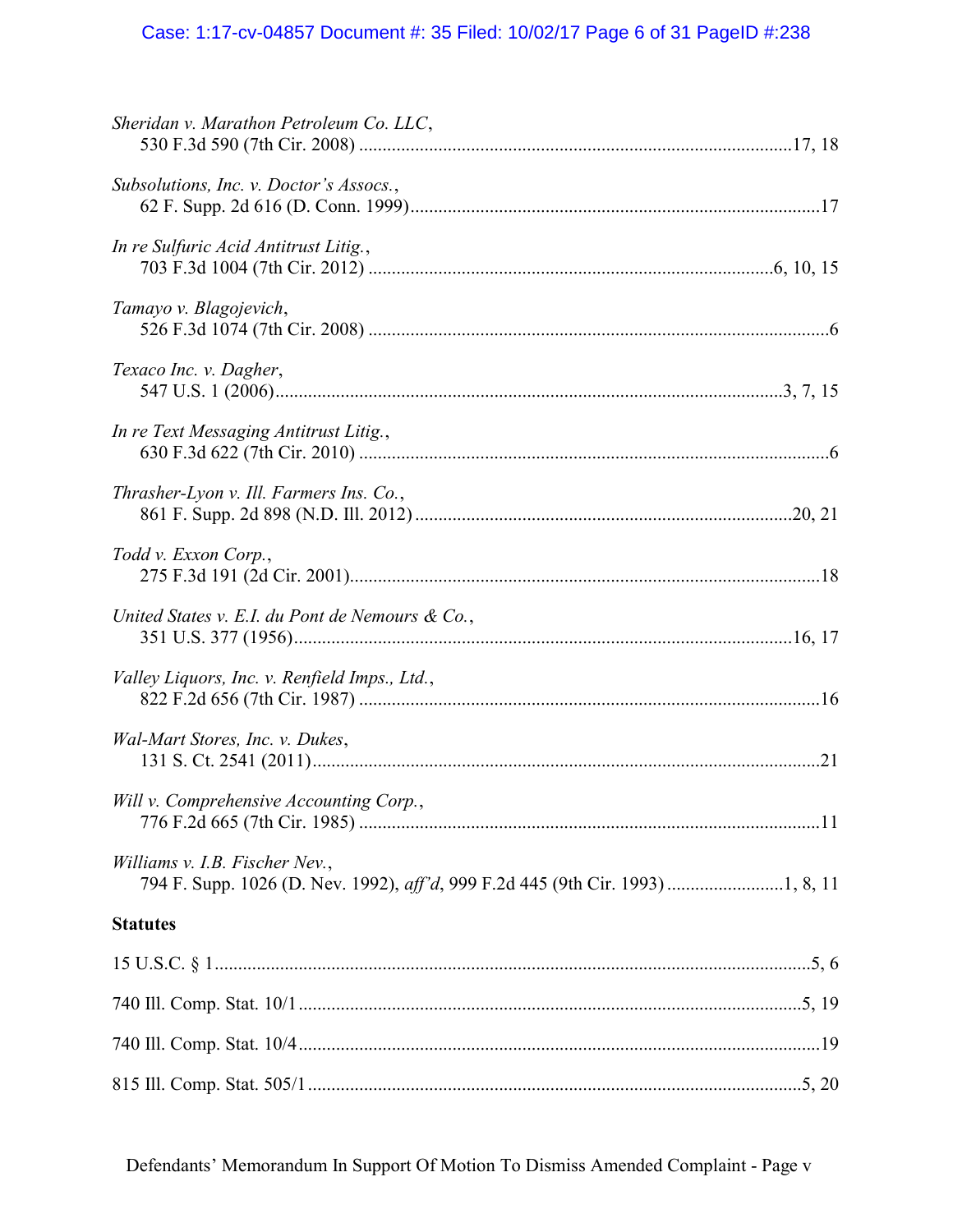Case: 1:17-cv-04857 Document #: 35 Filed: 10/02/17 Page 7 of 31 PageID #:239

# **Other Authorities**

|--|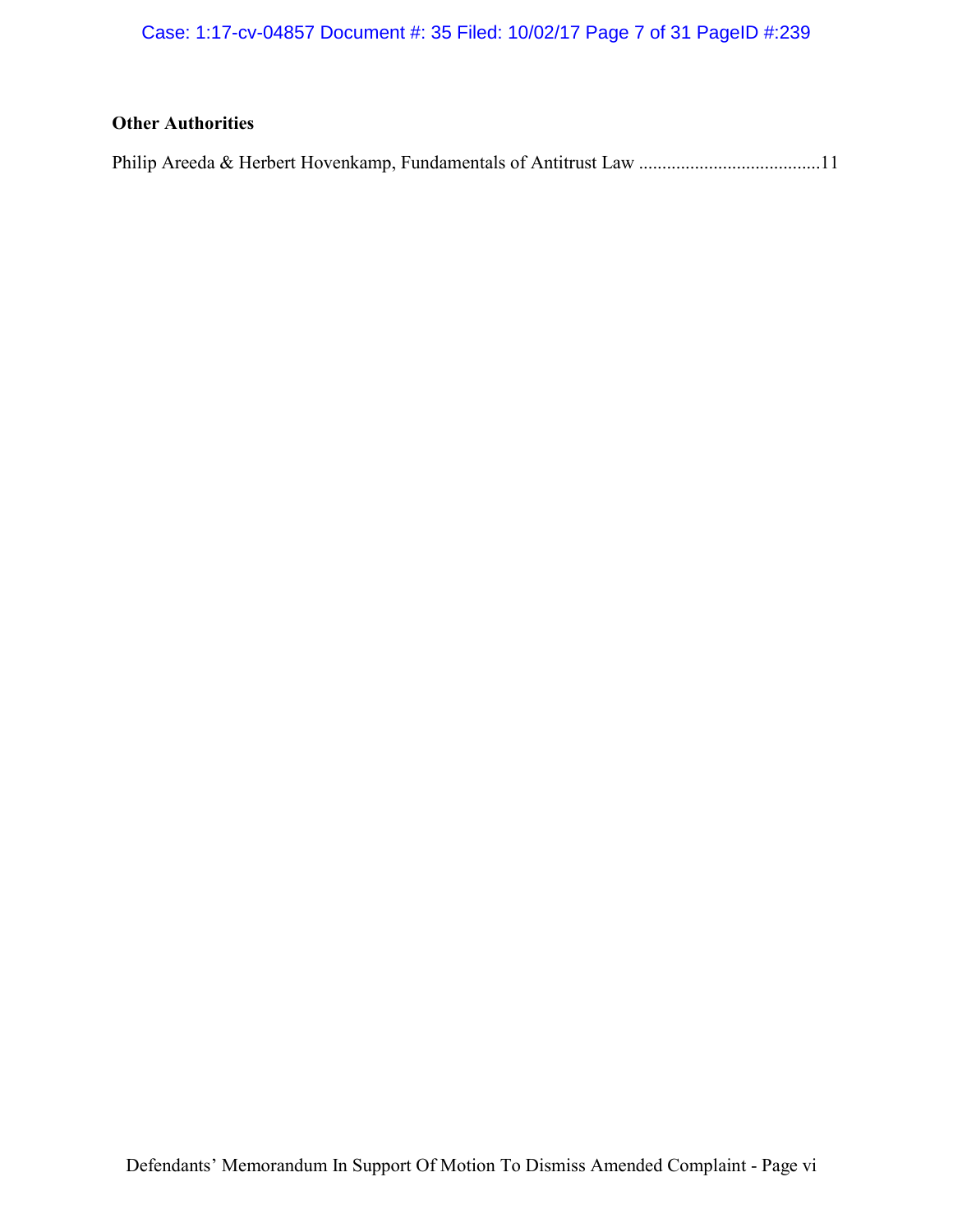Case: 1:17-cv-04857 Document #: 35 Filed: 10/02/17 Page 8 of 31 PageID #:240

## EXHIBIT LIST

Exhibit 1: Excerpts from McDonald's 2003 Franchise Disclosure Document (including only the cover page, table of contents, Item 1, and Exhibit B (traditional franchise agreement)).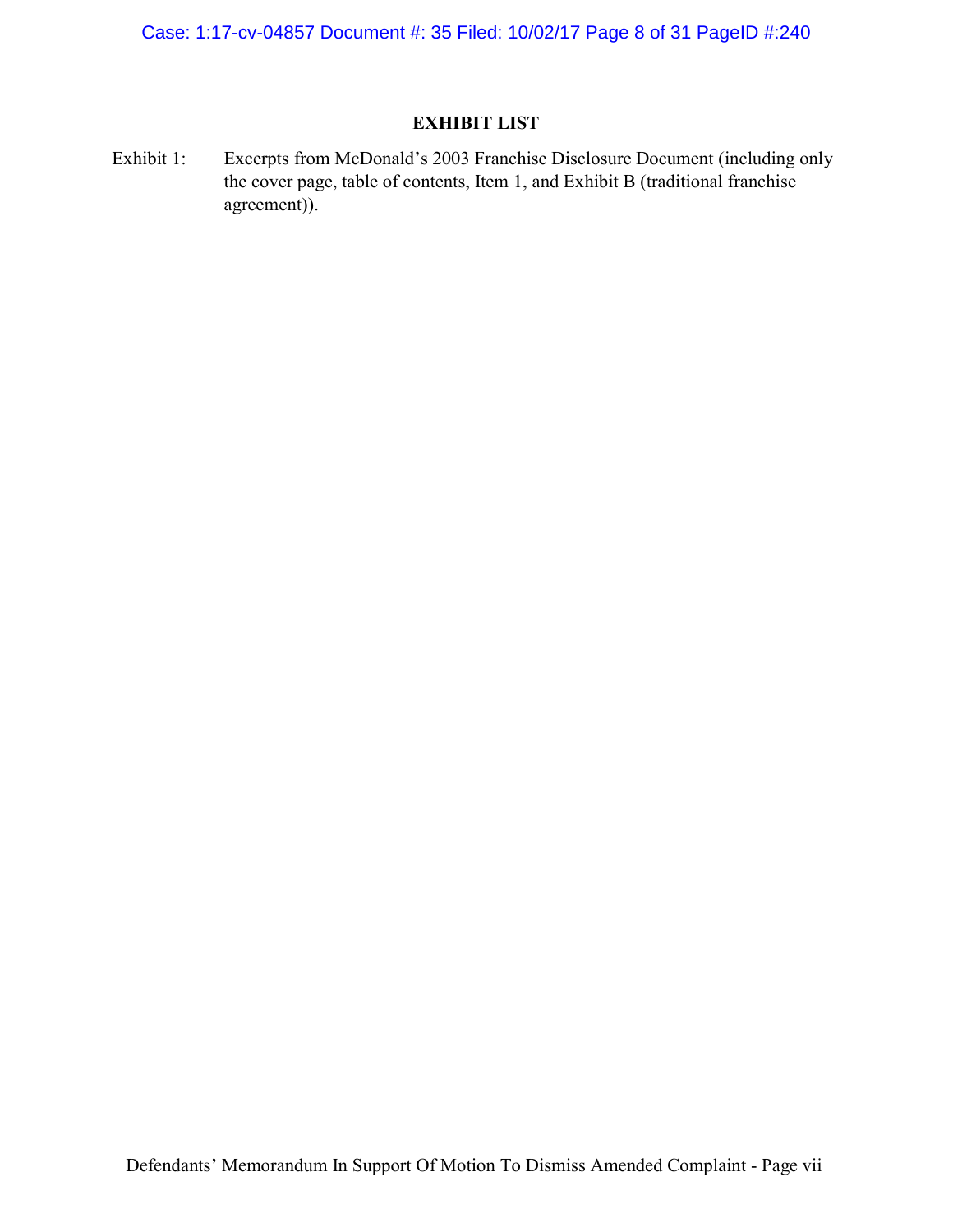### INTRODUCTION

The Amended Complaint purports to assert a *per se* antitrust claim alleging that every McDonald's franchise and company-owned restaurant that ever existed collectively agreed to suppress employee wages by not hiring or soliciting each other's employees. But employee nohire agreements—even as between horizontal competitors—are decidedly not *per se* unlawful under long-standing and uncontroverted Seventh Circuit law holding that such agreements "are tested by a standard of reasonableness." See Nichols v. Spencer Int'l Press, Inc., 371 F.2d 332, 333-34, 337 (7th Cir. 1967); see also Eichorn v. AT&T Corp., 248 F.3d 131, 147 (3d Cir. 2001) (rule of reason applies to horizontal no-hire agreements, and noting that "there are no Supreme Court cases nor any federal cases that have applied the per se rule in similar factual circumstances").

The Amended Complaint alleges that the supposed horizontal agreement is evidenced by the standard McDonald's franchise contract, which included a no-hire and non-solicitation provision. But that alleged provision in the standard franchise contract is a vertical restraint within a franchise system. With that context in mind, the no-hire and non-solicitation provision is eminently reasonable: it "prevent[s] the franchises from 'raiding' one another's [] employees after time and expense have been incurred in training them." Williams v. I.B. Fischer Nevada, 794 F. Supp. 1026, 1029 (D. Nev. 1992), aff'd, 999 F.2d 445 (9th Cir. 1993). Restraints that reduce free-riding at the franchise (i.e., intrabrand) level of the McDonald's system encourage franchises to invest in labor and services that promote McDonald's products, thereby fostering interbrand competition between McDonald's, Subway, Whole Foods and the like—"the primary concern of antitrust law." Cont'l T.V., Inc. v. GTE Sylvania, Inc., 433 U.S. 36, 52 n.19 (1977); see also Leegin Creative Leather Products, Inc. v. PSKS, Inc., 551 U.S. 877, 886 (2007); Chicago Prof'l Sports Ltd. P'ship v. Nat'l Basketball Ass'n, 95 F.3d 593, 598 (7th Cir. 1996) ("[N]o one expects a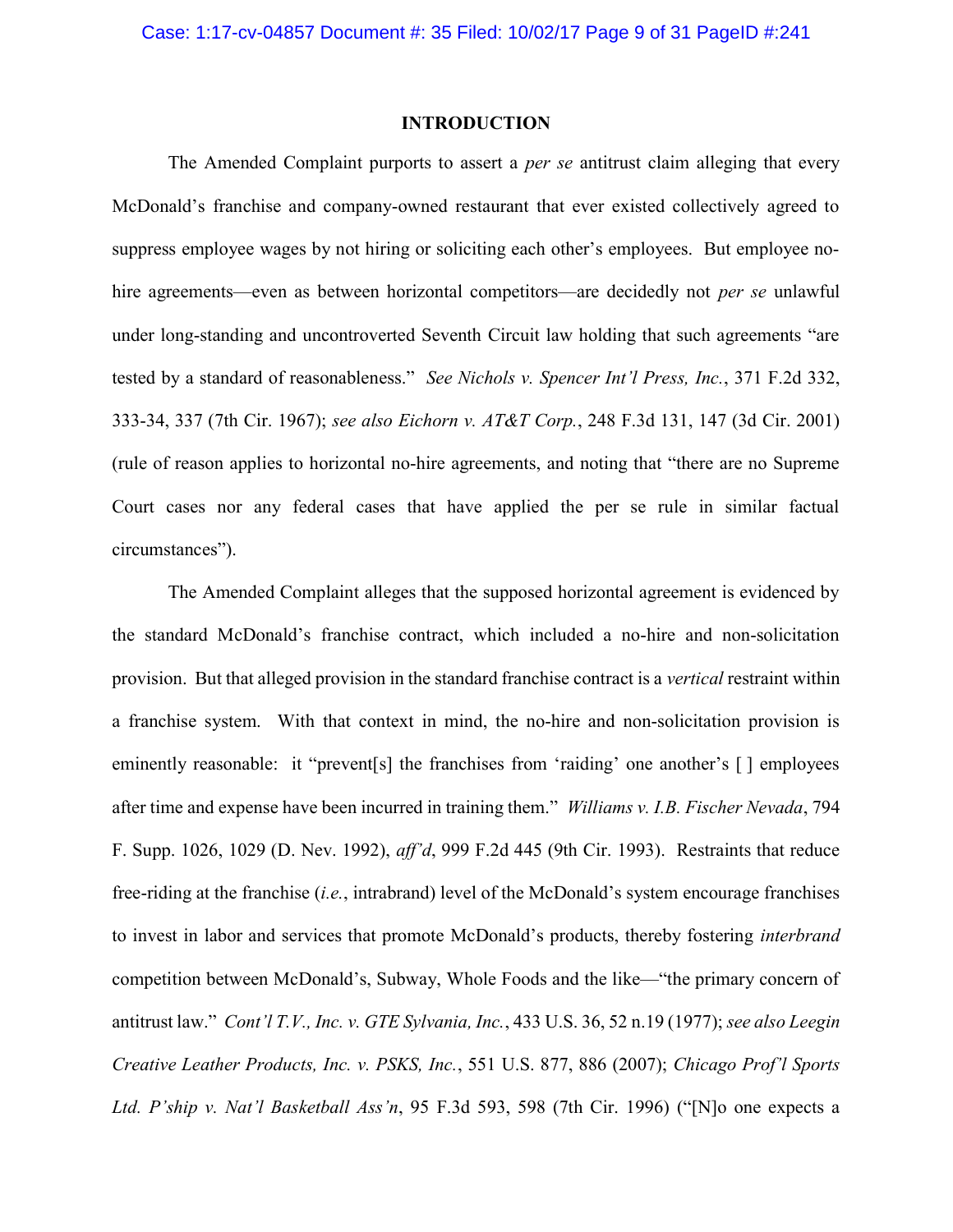### Case: 1:17-cv-04857 Document #: 35 Filed: 10/02/17 Page 10 of 31 PageID #:242

McDonald's outlet to compete with other members of the system by offering pizza."). Restraints like these also encourage individual restaurants to retain, develop and promote their employees, which in turn enhances McDonald's customer service and quality. See Cesnik v. Chrysler Corp., 490 F. Supp. 859, 867 (M.D. Tenn. 1980) (recognizing that a no-hire agreement "possessed the virtue of helping [an employer] secure trained employees who could carry on the business with minimal disruption"). Given these obvious procompetitive justifications for the alleged no-hire and non-solicitation provision, nothing in Plaintiff's complaint is appropriately challenged as per se unlawful.

Even if the *per se* claim did not fail here as a matter of law (although it does), the Amended Complaint also fails to allege a plausible and coherent horizontal conspiracy. Relying on conclusory language devoid of *factual* allegations, the complaint alleges that every McDonald's franchise and company-owned restaurant that ever existed somehow reached a meeting of the minds "to suppress the wages of" McDonald's employees "throughout the United States," by refusing to hire each other's employees. First Am. Compl. ¶ 5 (hereinafter "FAC"). But that theory is implausible on its face because it would involve literally thousands of decision-makers dispersed throughout the country, and the complaint alleges absolutely *nothing* about any meetings, conversations, or communications among them where they could have (or did) reach an agreement to suppress employee wages, much less to do so in the means Plaintiff alleges. Moreover, Plaintiff's own allegation that another McDonald's restaurant was offering a salary 23% higher than that paid by the restaurant in which she worked suggests significant salary competition from one restaurant to another notwithstanding the alleged restraints on employment solicitation and hiring. FAC ¶ 129. Thus, there is no factual basis for the complaint's conclusory allegation that the mere existence of those alleged restraints "reflects a naked horizontal restraint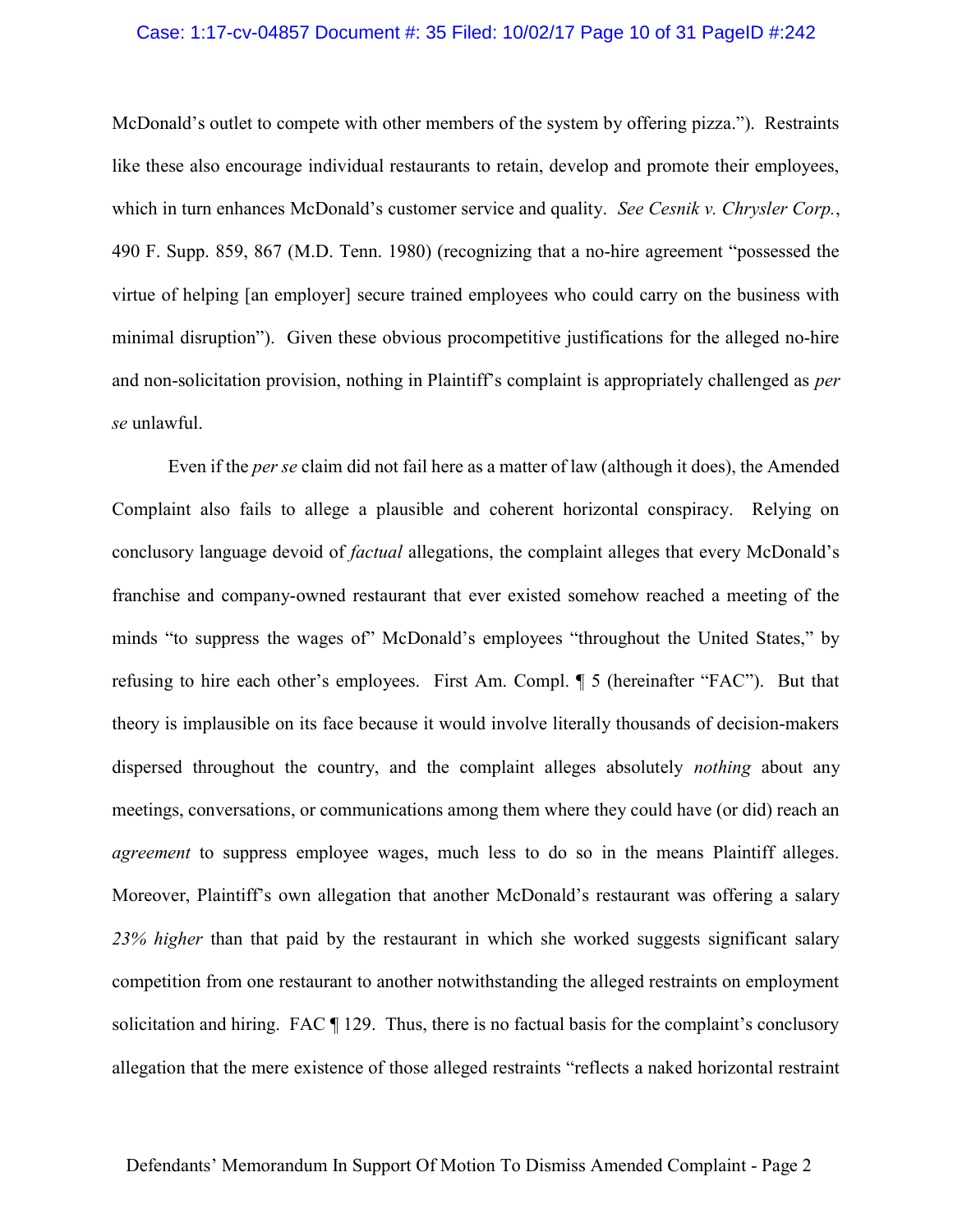of competition."  $E.g., id. \P\P 1, 11, 86.$ 

For those reasons, the rule of reason—and not the per se or quick look rules—applies, Leegin, 551 U.S. at 886 (rule of reason applies to vertical restraints), and Count I should be dismissed with prejudice, *see Texaco Inc. v. Dagher*, 547 U.S. 1, 6 n.2 (2006) (refusing to analyze claim under rule of reason when plaintiffs put forth solely a *per se* claim). But if Plaintiff argues that she has pleaded a rule of reason claim in the alternative, she is incorrect. She has alleged no relevant geographic market over which Defendants have market power. Agnew v. Nat'l Collegiate Athletic Ass'n, 683 F.3d 328, 335 (7th Cir. 2012) (rule of reason requires allegations "that an agreement or contract has an anticompetitive effect on a given market within a given geographic area"). And the suggestion that "employment with non-McDonald's brands is not a reasonable substitute for McDonald's employees" (FAC  $\P$  110-114 & header) is negated by Plaintiff's own alleged experience, which establishes that she readily found employment outside the McDonald's brand when she chose to do so (FAC ¶¶ 70-71). Cf. Eichorn, 248 F.3d at 147 ("By defining the market so narrowly that it only includes the defendants, plaintiffs' proffered geographic and product markets are unrealistic."). Count I should be dismissed.

Counts II and III—asserting claims under Illinois law—fare no better. The Illinois Antitrust Act ("IAA") explicitly does not apply to labor services. O'Regan v. Arbitration Forums, Inc., 121 F.3d 1060, 1066 (7th Cir. 1997). And Plaintiff cannot use the Illinois Consumer Fraud and Deceptive Business Practices Act ("ICFA") as a backdoor enforcement mechanism for an antitrust claim not cognizable under the IAA. Gaebler v. New Mexico Potash Corp., 285 Ill. App. 3d 542, 544 (1996). Finally, Plaintiff lacks standing to seek declaratory or injunctive relief because she is a former employee who has not alleged ongoing injury. The complaint should be dismissed.

## ALLEGATIONS IN THE AMENDED COMPLAINT

Defendant McDonald's Corporation is the "parent [of] and predecessor [to]" Defendant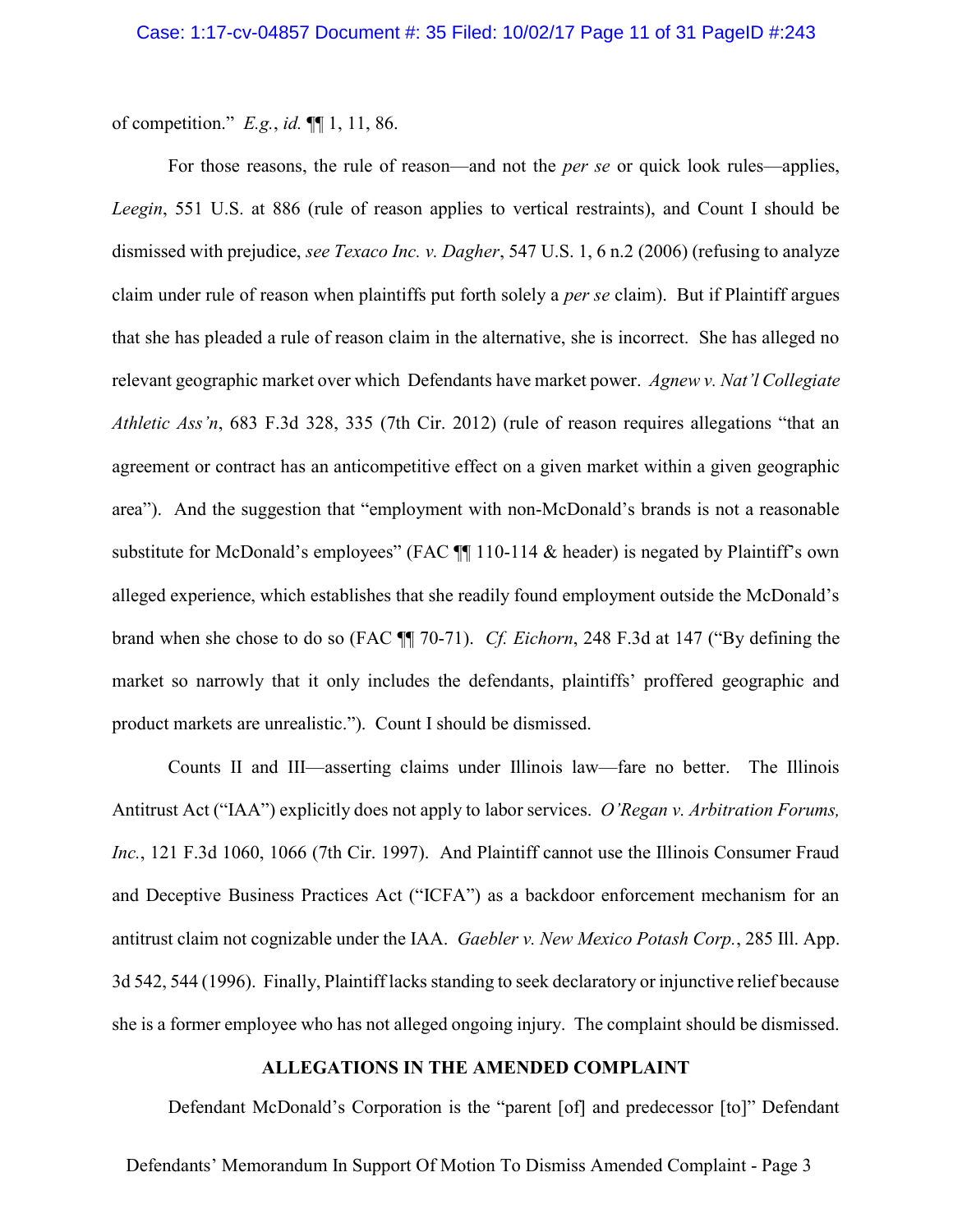McDonald's USA, LLC. FAC ¶ 15. Together, Defendants operate a system of McDonald's restaurants, whereby "thousands" of privately owned companies sign franchise agreements with McDonald's USA, LLC and thereby operate McDonald's restaurants throughout the United States as franchisees. Id. ¶¶ 15, 58. Those franchisees are not named as defendants in the complaint, but are alleged to be "co-conspirators." Id. ¶ 17.

Plaintiff alleges that Paragraph 14 of the "standard franchise agreement" between McDonald's USA, LLC and each franchisee ("Paragraph 14") states:

**Interference With Employment Relations of Others.** During the term of this Franchise, Franchisee shall not employ or seek to employ any person who is at the time employed by McDonald's, any of its subsidiaries, or by any person who is at the time operating a McDonald's restaurant or otherwise induce, directly or indirectly, such person to leave such employment. This paragraph 14 shall not be violated if such person has left the employ of any of the foregoing parties for a period in excess of six (6) months.

FAC  $\P$  87, 89; see also Ex. 1, McDonald's Franchise Disclosure Document, at Ex. B  $\P$  14.<sup>1</sup>

The complaint also alleges that approximately 10% of McDonald's U.S. restaurants are

McDonald's "company-operated stores" ("McOpCo companies"). See FAC  $\P$  1, 3, 21, 24-25, 77,

83.<sup>2</sup> The complaint alleges that McDonald's "applied" Paragraph 14 to its McOpCo company

restaurants, and that they are also co-conspirators. Id. ¶¶ 17, 88.

 $\overline{a}$ 

Plaintiff alleges that she was employed in various roles by one McDonald's franchisee—

Bam-B Enterprises of Central Florida, Inc. ("Bam-B")—in Florida from 2009 to January 2016.

<sup>&</sup>lt;sup>1</sup> Exhibit 1 consists of excerpts from McDonald's Franchise Disclosure Document ("FDD"). The Court may consider the FDD and the standard McDonald's franchise agreement that is attached to it because the complaint liberally references and quotes from those documents, and they are central to Plaintiff's claims (e.g., FAC ¶¶ 11, 74-677 86-87,112). See Burke v. 401 N. Wabash Venture, LLC, 714 F.3d 501, 505 (7th Cir. 2013); Allstate Indem. Co. v. ADT LLC, 110 F. Supp. 3d 856, 860 (N.D. Ill. 2015).

<sup>&</sup>lt;sup>2</sup> The McOpCo companies are wholly-owned subsidiaries of McDonald's USA, LLC. See FAC  $\P$  21, 24; Ex. 1, McDonald's Franchise Disclosure Document, at Item 1, page 1.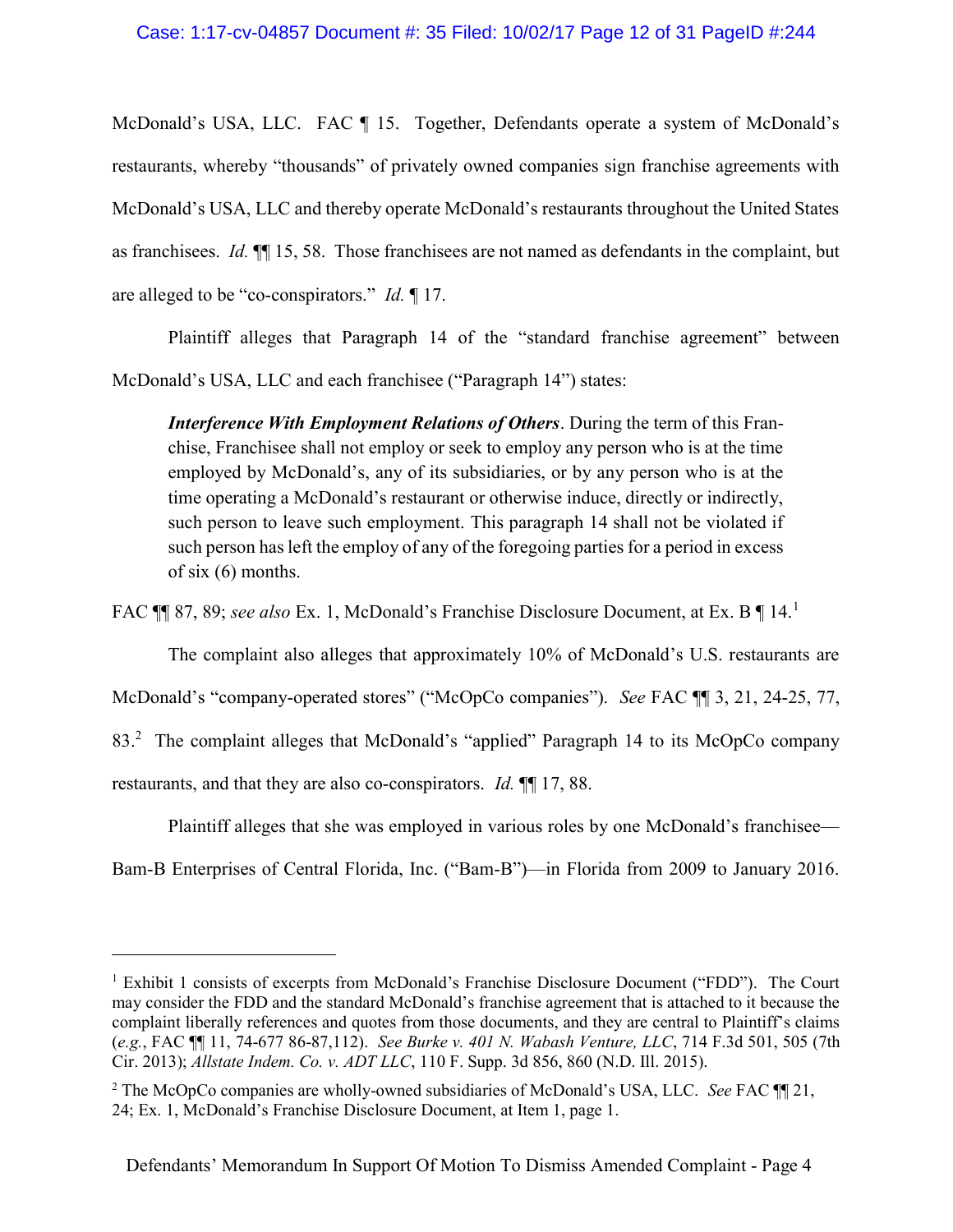### Case: 1:17-cv-04857 Document #: 35 Filed: 10/02/17 Page 13 of 31 PageID #:245

FAC ¶¶ 13, 59, 70. Sometime in 2015, Plaintiff allegedly applied for an open departmental manager position at a McOpCo company restaurant in Orlando, Florida, and spoke with the manager of that restaurant. Id.  $\P$  66-68. The day after her conversation with the manager, Plaintiff allegedly received a call from "a McDonald's corporate employee," who told her that the McOpCo restaurant could not hire her unless she was "'released' by the Bam-B franchise." Id. ¶ 68. Plaintiff allegedly asked her supervisors at Bam-B to "release" her so she could pursue the opportunity at the McOpCo restaurant, but her supervisors purportedly informed her that Bam-B would not release her because she was "too valuable." *Id.*  $\parallel$  69. In January 2016, believing that "it would be futile to obtain employment in another McDonald's store," Plaintiff quit her Bam-B job and began working for Hobby Lobby. Id. ¶¶ 70-71.

Plaintiff seeks to represent a nationwide class of every person who ever worked at a McDonald's restaurant. FAC ¶ 117. She asserts claims under the federal Sherman Antitrust Act, 15 U.S.C. § 1, and two Illinois statutes, the Illinois Antitrust Act, 740 ILCS 10/1, et seq., and the Illinois Consumer Fraud and Deceptive Business Practices Act, 815 ILCS 505/1, et seq.

### ARGUMENT

## I. Rule 12(b)(6) Motion To Dismiss Standard

To survive a Rule 12(b)(6) motion, a complaint "must contain sufficient factual matter, accepted as true, to state a claim to relief that is plausible on its face." Ashcroft v. Iqbal, 556 U.S. 662, 678 (2009) (internal marks omitted). "A claim has facial plausibility when the plaintiff pleads factual content that allows the court to draw the reasonable inference that the defendant is liable for the misconduct alleged." *Id.* "[F]ormulaic recitation of the elements of a cause of action" is not sufficient. Bell Atl. Corp. v. Twombly, 550 U.S. 544, 555 (2007) (dismissing Sherman Act claim for failure to state a cause of action). Factual allegations are presumed true, but "legal conclusion[s] couched as a factual allegation" are not. Id. (internal marks omitted).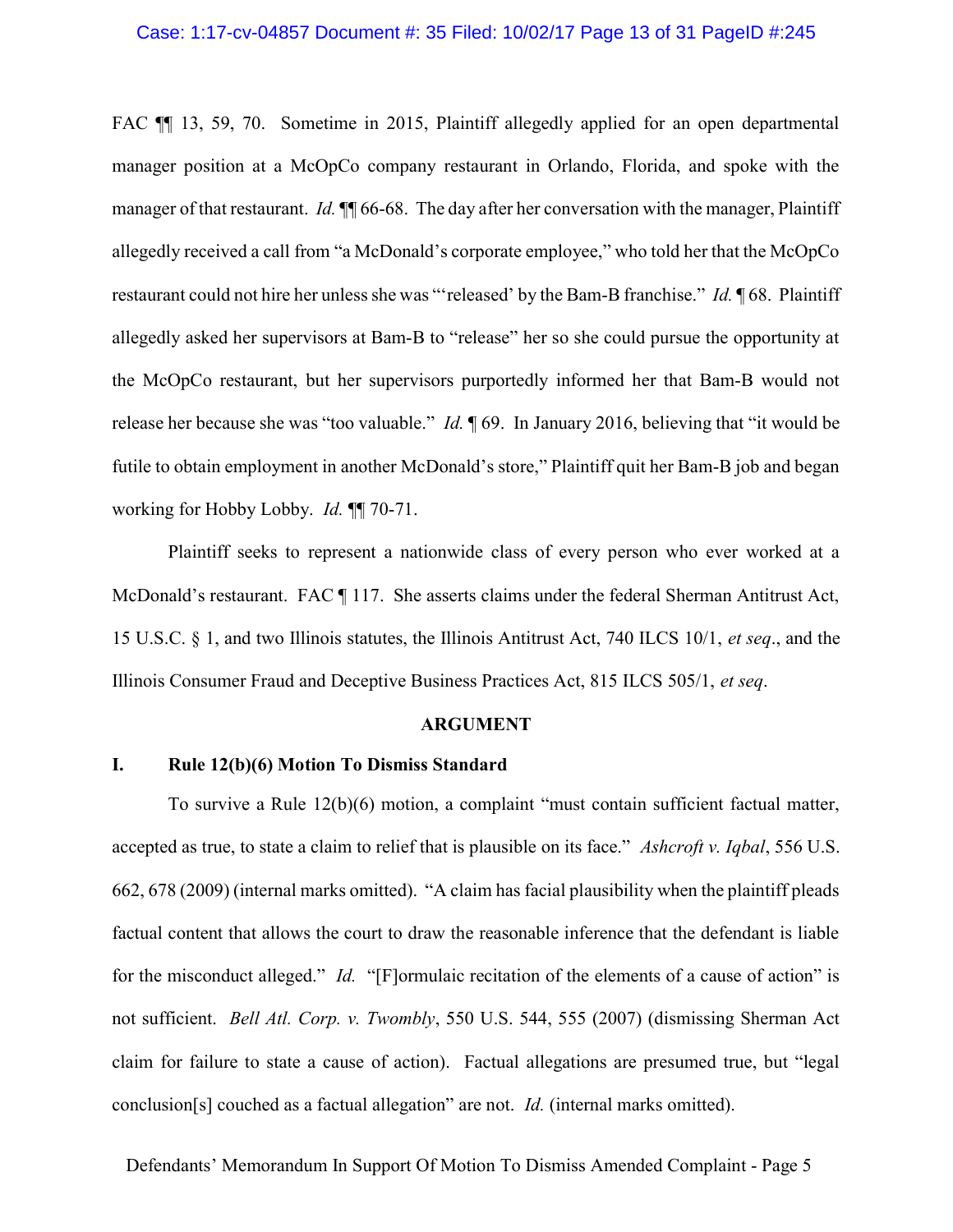### Case: 1:17-cv-04857 Document #: 35 Filed: 10/02/17 Page 14 of 31 PageID #:246

Plausibility entails a "moderately high likelihood of [the alleged violation] occurring." In re Text Messaging Antitrust Litig., 630 F.3d 622, 629 (7th Cir. 2010). Moreover, "[f]or complaints involving complex litigation—for example, antitrust [ ] claims—a fuller set of factual allegations may be necessary to show that relief is plausible." *Tamayo v. Blagojevich*, 526 F.3d 1074, 1083 (7th Cir. 2008). Particularly in light of the expense and burden of antitrust actions, courts "insist upon some specificity in pleading before allowing a potentially massive factual controversy to proceed." Twombly, 550 U.S. at 558 (citation and internal quotation marks omitted).

## II. The Complaint Fails To State A Claim Under The Sherman Act.

## A. Sherman Act Standards

A Sherman Act Section 1 claim, 15 U.S.C. § 1, has three elements: "(1) a contract, combination, or conspiracy; (2) a resultant unreasonable restraint of trade in [a] relevant market; and (3) an accompanying injury." Agnew, 683 F.3d at 335. "Courts have established three categories of analysis—per se, quick-look, and Rule of Reason—for determining whether actions have anticompetitive effects." *Id.* at 335.

The *per se* analysis presumes a restraint is unreasonable "without elaborate inquiry as to the precise harm [it has] caused or the business excuse for [its] use." N. Pac. Ry. Co. v. United States, 356 U.S. 1, 5 (1958). "The *per se* rule is designed for cases in which experience has convinced the judiciary that a particular type of business practice has no (or trivial) redeeming benefits ever." In re Sulfuric Acid Antitrust Litig., 703 F.3d 1004, 1011-12 (7th Cir. 2012). "Per se rules of illegality are appropriate *only* when they relate to conduct that is manifestly anticompetitive," such as agreements between horizontal competitors to set prices. Sylvania, Inc., 433 U.S. at 49–50 (emphasis added). "Resort to *per se* rules is confined to restraints . . . that would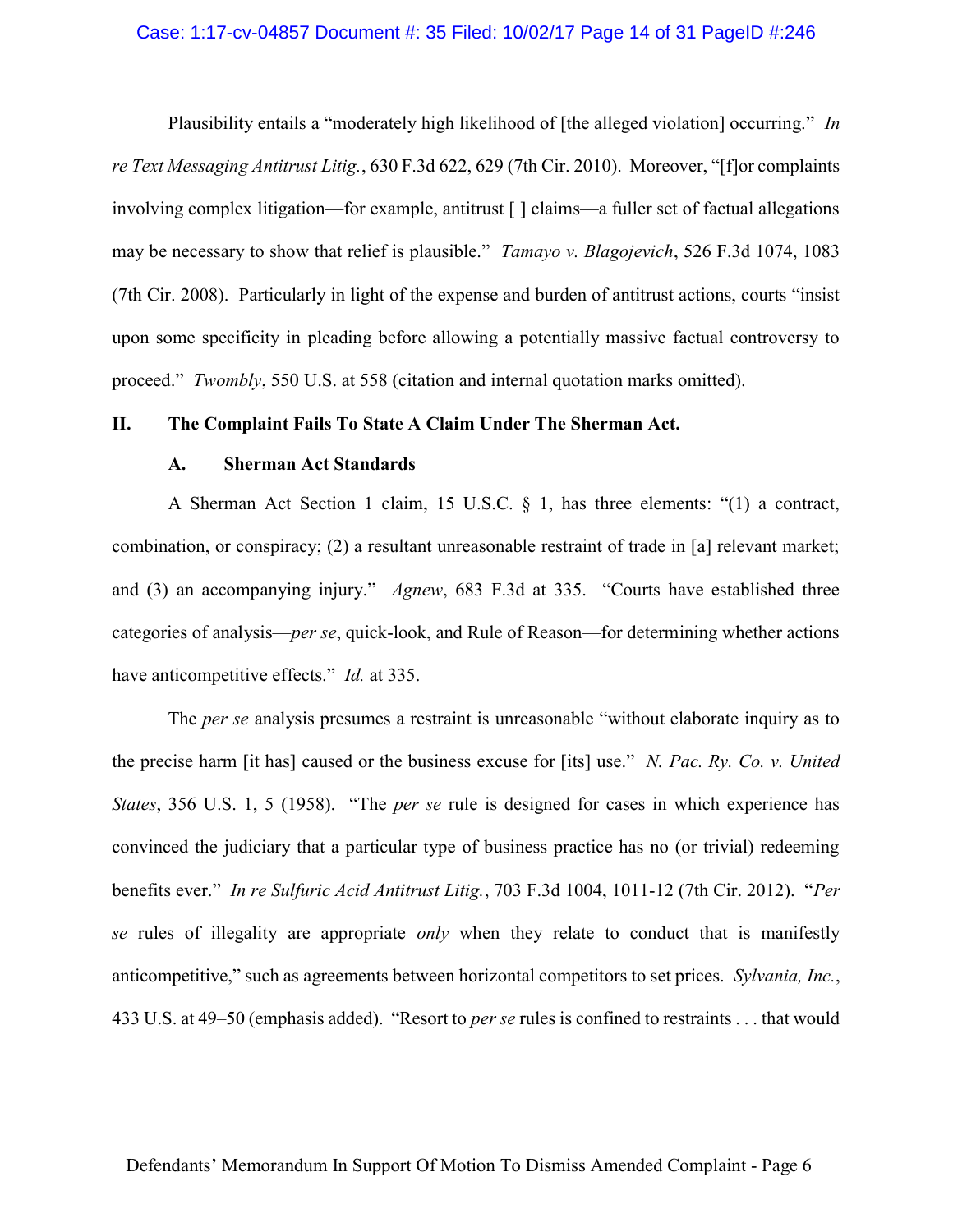## Case: 1:17-cv-04857 Document #: 35 Filed: 10/02/17 Page 15 of 31 PageID #:247

always or almost always tend to restrict competition," and lack "any redeeming virtue." Leegin, 551 U.S. at 886 (internal quotation marks omitted). The same is true for the "quick look" analysis.<sup>3</sup>

The rule of reason, by contrast, requires a much broader inquiry into both a restraint's reasonableness and the effects on interbrand competition. This analysis of the reasonableness of a restraint includes consideration of "the facts peculiar to the business in which the restraint is applied, its condition before and after the restraint was imposed; the nature of the restraint and its effect, actual or probable. The history of the restraint, the evil believed to exist, the reason for adopting the particular remedy, the purpose or end sought to be attained, are all relevant facts." Sylvania, Inc., 433 U.S. at 49 n.15. The presumption in antitrust cases is that the rule of reason applies. *Texaco Inc.*, 547 U.S. at 5 ("[T]his Court presumptively applies rule of reason analysis."); Agnew, 683 F.3d at 335 (rule of reason is "[t]he standard framework").

Critically here, controlling Supreme Court precedent mandates that the rule of reason governs vertical restraints, including where such restraints are agreed to in a franchise context. Sylvania, Inc., 433 U.S. at 50 (rule of reason applies to vertical non-price restraints imposed by a franchisor); Leegin, 551 U.S. at 891 (rule of reason applies to vertical price restraints). That is because the primary purpose of the antitrust laws is to promote interbrand competition, whereas vertical restraints typically restrain only intrabrand competition, and reductions in intrabrand competition—even intrabrand *price* competition—can actually foster *inter*brand competition by encouraging retailers to invest in services and expertise in the promotion of one brand over another. Sylvania, Inc., 433 U.S. at 55 (vertical territorial restrictions in franchise agreements include

 $\overline{a}$ 

 $3$  The "quick-look" analysis, like the *per se* standard, does not apply to restraints that have procompetitive justifications and with which the judiciary does not have extensive experience. Agnew, 683 F.3d at 336; Chicago Prof'l Sports Ltd. P'ship v. Nat'l Basketball Ass'n, 961 F.2d 667, 674 (7th Cir. 1992); see also Cal. Dental Assoc. v. FTC, 526 U.S. 756, 773, 775 (1999) (quick look inapplicable because "it is not implausible" that procompetitive benefits would outweigh any costs to competition).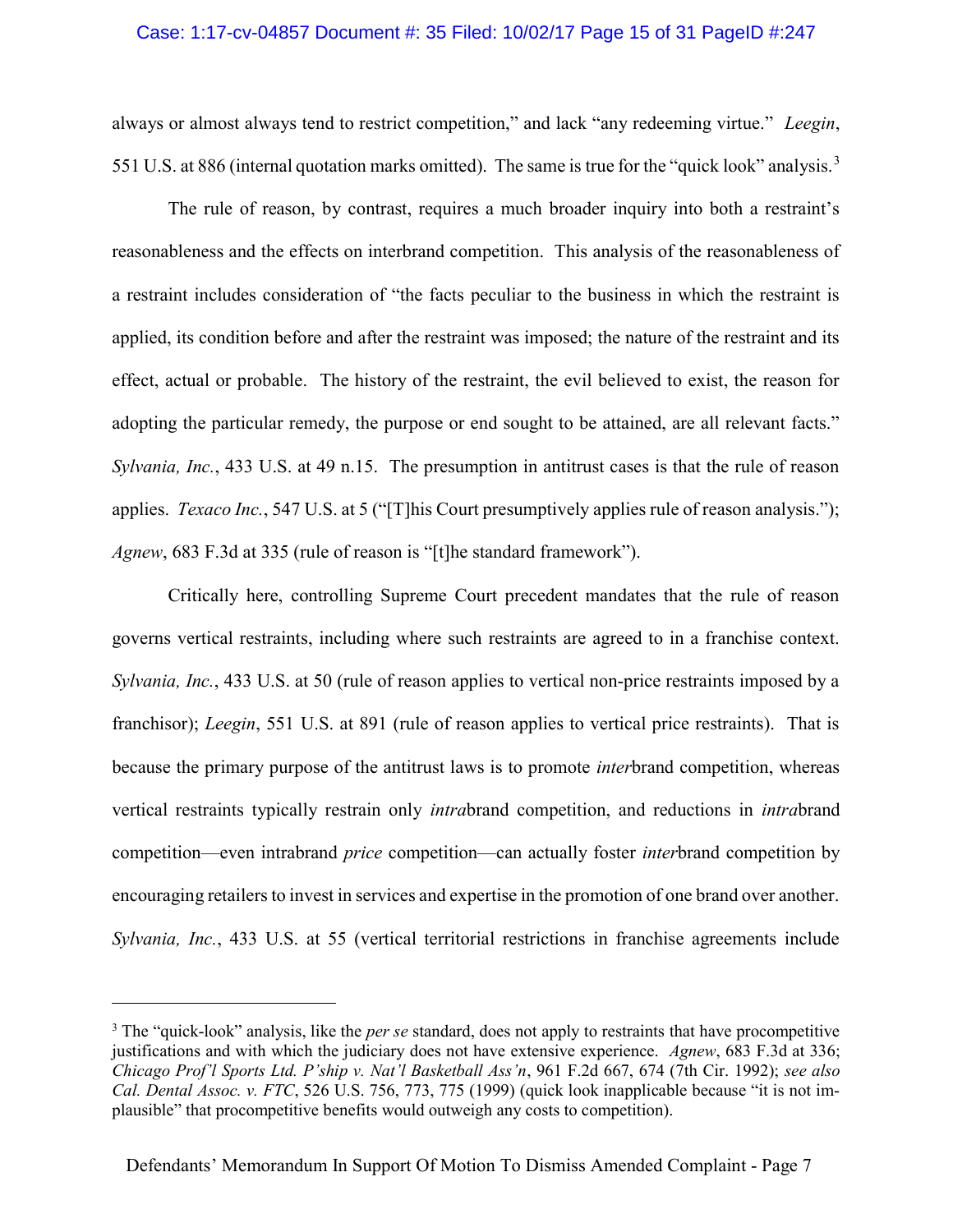### Case: 1:17-cv-04857 Document #: 35 Filed: 10/02/17 Page 16 of 31 PageID #:248

"redeeming virtues" that "promote interbrand competition"); Leegin, 551 U.S. at 890-91 (vertical price restraints may be necessary to "enhance interbrand competition"). These economic effects are particularly acute in a franchise context, like McDonald's. See, e.g., Sylvania, Inc., 433 U.S. at 55 & n.26 (vertical territorial restraints in franchise system can "induce competent and aggressive retailers to make . . . investment[s] of capital and labor" and noting that "per se rules in this area may work to the ultimate detriment of the small businessmen who operate as franchisees").

## B. Plaintiff Fails To Plead A Plausible Sherman Act Claim Under Any Standard

Plaintiff purports to plead a *per se* (or, alternatively, a quick look) Sherman Act claim. FAC  $\P$  133. But those standards do not apply to restraints on employment within a franchise context. Nor has Plaintiff pleaded a plausible horizontal agreement that removes her claim from rule of reason scrutiny. And because Plaintiff has not even attempted to plead the elements of a rule of reason claim, her Sherman Act claim should be dismissed.

## 1. The Per Se Standard Does Not Apply To Restraints On Employment Within The Franchise Context

The Seventh Circuit has long held that employee no-hire agreements between horizontal competitors "are tested by a standard of reasonableness." See Nichols, 371 F.2d at 333-34, 337 (requiring consideration of "whether reasonable latitude may be afforded to protect some legitimate interest of the employers" that agreed not to hire each other's employees until six months after termination). And a no-hire agreement *virtually identical to the one here*, used in the context of a franchise system, was recognized to fulfil the rational economic purpose of "prevent[ing] the franchises from 'raiding' one another's management employees after time and expense have been incurred in training them." *Williams*, 794 F. Supp. at 1029, 1031 (concluding that members of Jack-in-the-Box franchise system could not conspire among themselves because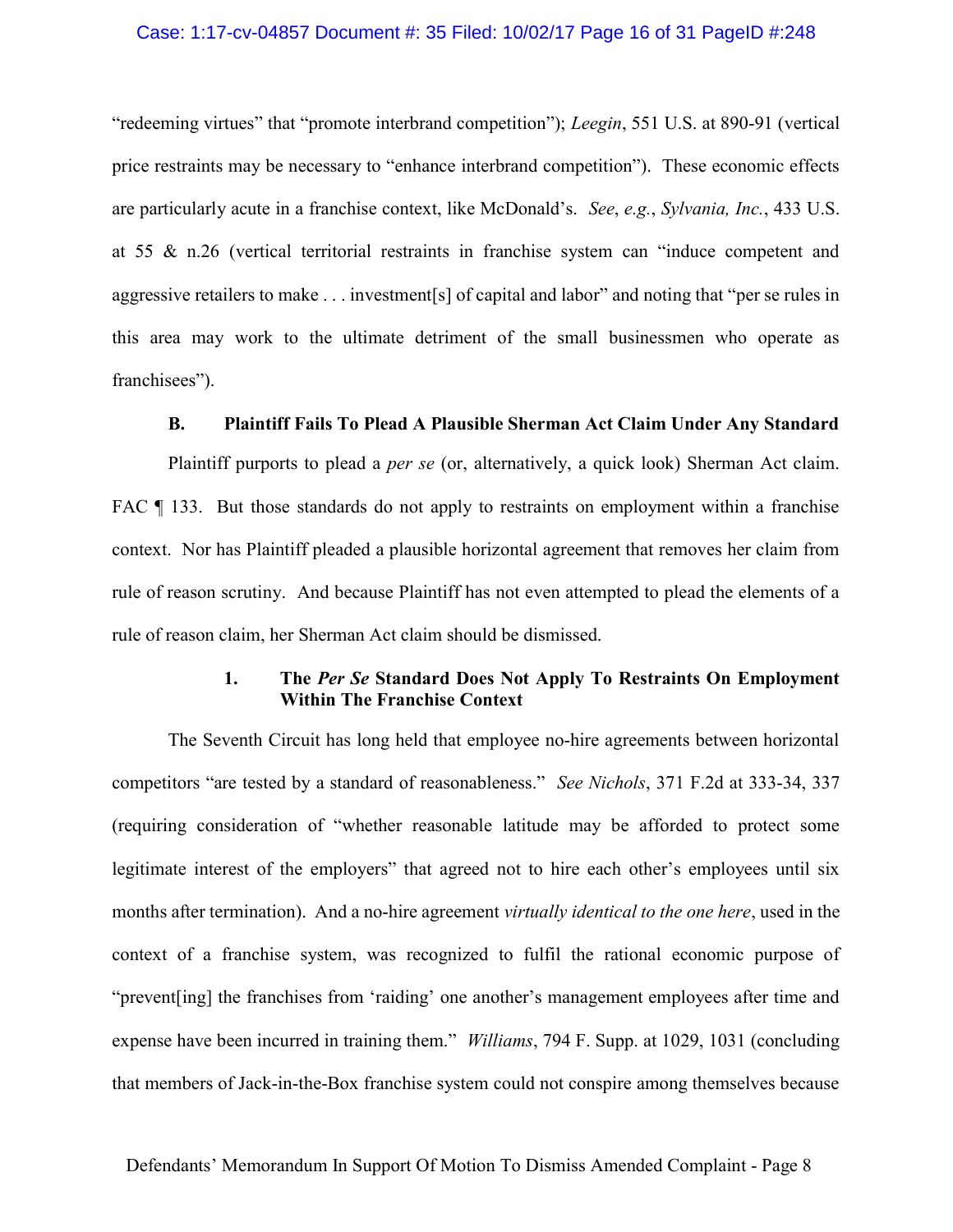### Case: 1:17-cv-04857 Document #: 35 Filed: 10/02/17 Page 17 of 31 PageID #:249

"[i]n a fast-food franchise the franchisor does everything to promote a uniform, non-competitive environment between the franchises" and the "'no-switching' agreements [in the Jack-in-the-Box franchise contracts] do not involve anyone outside the Jack-in-the Box system"), aff'd, 999 F.2d 445, 448 ("[T]he no-switching agreement is not anticompetitive and thus does not establish a section 1 claim.").

Other courts agree that employee no-hire and non-solicitation agreements ancillary to otherwise procompetitive ventures can have procompetitive benefits and, thus, must be evaluated according to the rule of reason. See, e.g., Eichorn, 248 F.3d at 143-46 (applying rule of reason to no-hire agreement among competitors, concluding it was reasonable to ensure workforce continuity during sale of subsidiary); Bogan v. Hodgkins, 166 F.3d 509, 515 (2d Cir. 1999) (plaintiffs' "allegations do not trigger per se treatment because the [no-hire agreement] does not fit into any of the established per se categories"); Aydin Corp. v. Loral Corp., 718 F.2d 897, 899- 900 (9th Cir. 1983) (agreement not to "raid" a former employer's staff was not an unreasonable restraint); Coleman v. Gen. Elec. Co., 643 F. Supp. 1229, 1243 (E.D. Tenn. 1986) (no-hire agreement only precluded employees from selling their services to one corporation so it had a "de minimus impact on the employment market in general," and the *per se* rule was "wholly inapplicable"), aff'd, 822 F.2d 59 (6th Cir. 1987); Cesnik, 490 F. Supp. at 866-67 (rejecting per se standard where no-hire agreement had obvious procompetitive justifications). Many of these cases "properly characterize[ ] the no-hire agreement as a common law covenant not to compete," Eichorn, 248 F.3d at 144, which, when ancillary to a procompetitive venture or transaction, the Seventh Circuit recognizes deserves rule of reason treatment, *Lektro-Vend Corp. v. Vendo Co.*, 660 F.2d 255, 265 (7th Cir. 1981) ("The recognized benefits of reasonably enforced noncompetition covenants are by now beyond question."); see also Polk Bros., Inc. v. Forest City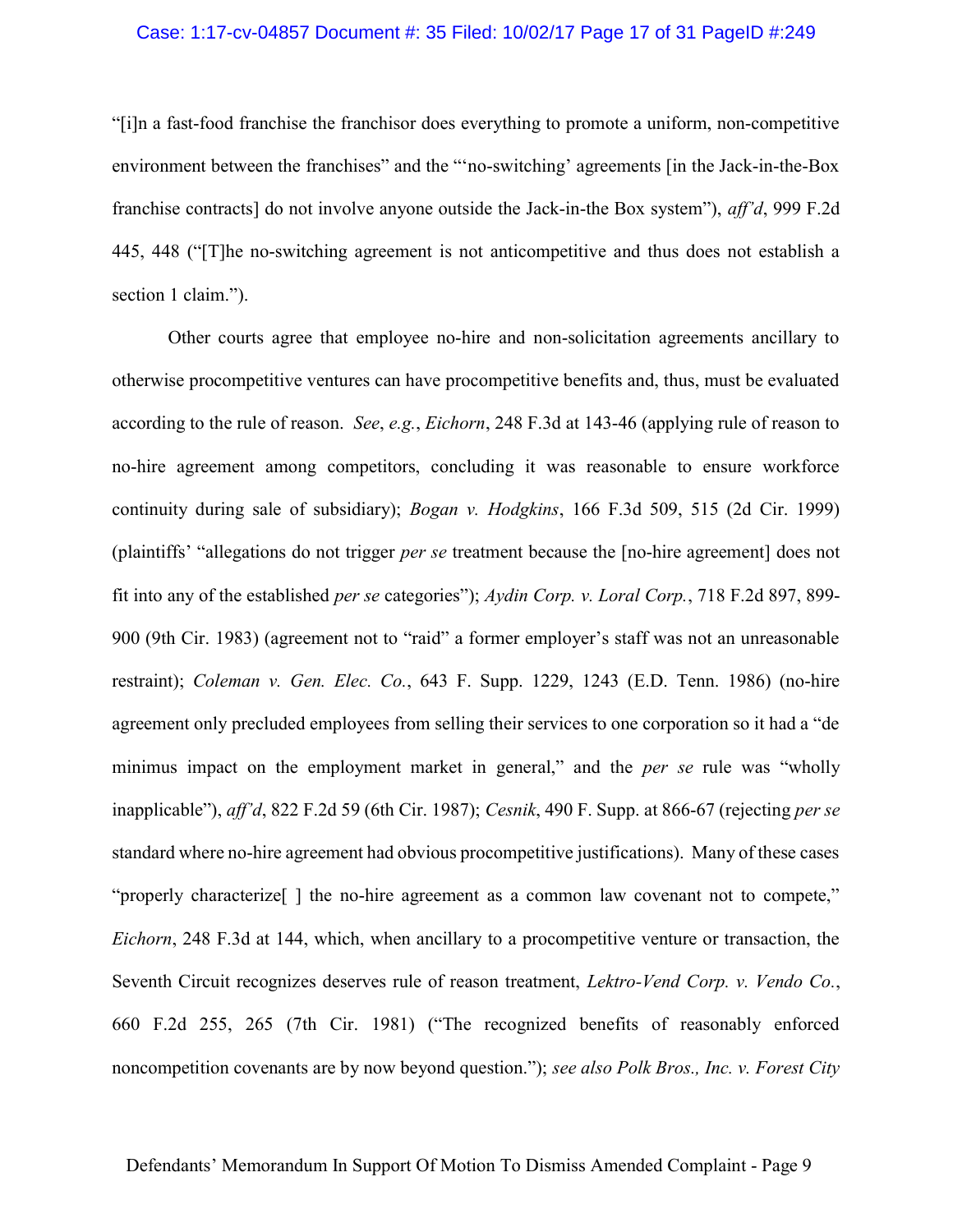## Case: 1:17-cv-04857 Document #: 35 Filed: 10/02/17 Page 18 of 31 PageID #:250

Enters., Inc., 776 F.2d 185, 189 (7th Cir. 1985) (rule of reason applies because noncompetition covenants encourage employers to "train the employee, giving him skills, knowledge, and trade secrets that make the firm more productive").

Plaintiff's conclusory characterization of thousands of vertical McDonald's franchise contracts as a "naked horizontal" conspiracy "between and among McDonald's and its franchisees" cannot shoehorn this quintessential rule of reason claim into a viable *per se* antitrust claim. FAC ¶¶ 1, 14. Regardless of whether the agreements are characterized as vertical or horizontal, application of the *per se* rule is limited to agreements so pernicious that they can never be justified, so no inquiry into the reason for the agreements is required. *Leegin*, 551 U.S. at 886; see also In re Sulfuric Acid Antitrust Litig., 703 F.3d at 1010-11 ("[W]e know from [established precedent] that even price fixing by agreement between competitors—and . . . other agreements that restrict competition, as well—are governed by the rule of reason, rather than being per se illegal, if the challenged practice when adopted could reasonably have been believed to promote 'enterprise and productivity.'"). For example, the defendants in Nichols were horizontal competitors selling encyclopedias who also competed for salespeople from the same labor pool, yet the Seventh Circuit held that their no-hire agreement could have plausible procompetitive benefits for "the business of supplying encyclopedias" and, thus, must be judged under the standard of reasonableness. 371 F.2d at 333-34, 337.

Because multiple courts have held that no-hire agreements, especially restrictions like those allegedly in Paragraph 14 of the McDonald's franchise contracts, have obvious (not just plausible) procompetitive benefits—namely here, incentivizing franchisees to invest in labor, securing properly and fully staffed operations, and thereby promoting interbrand competition, see,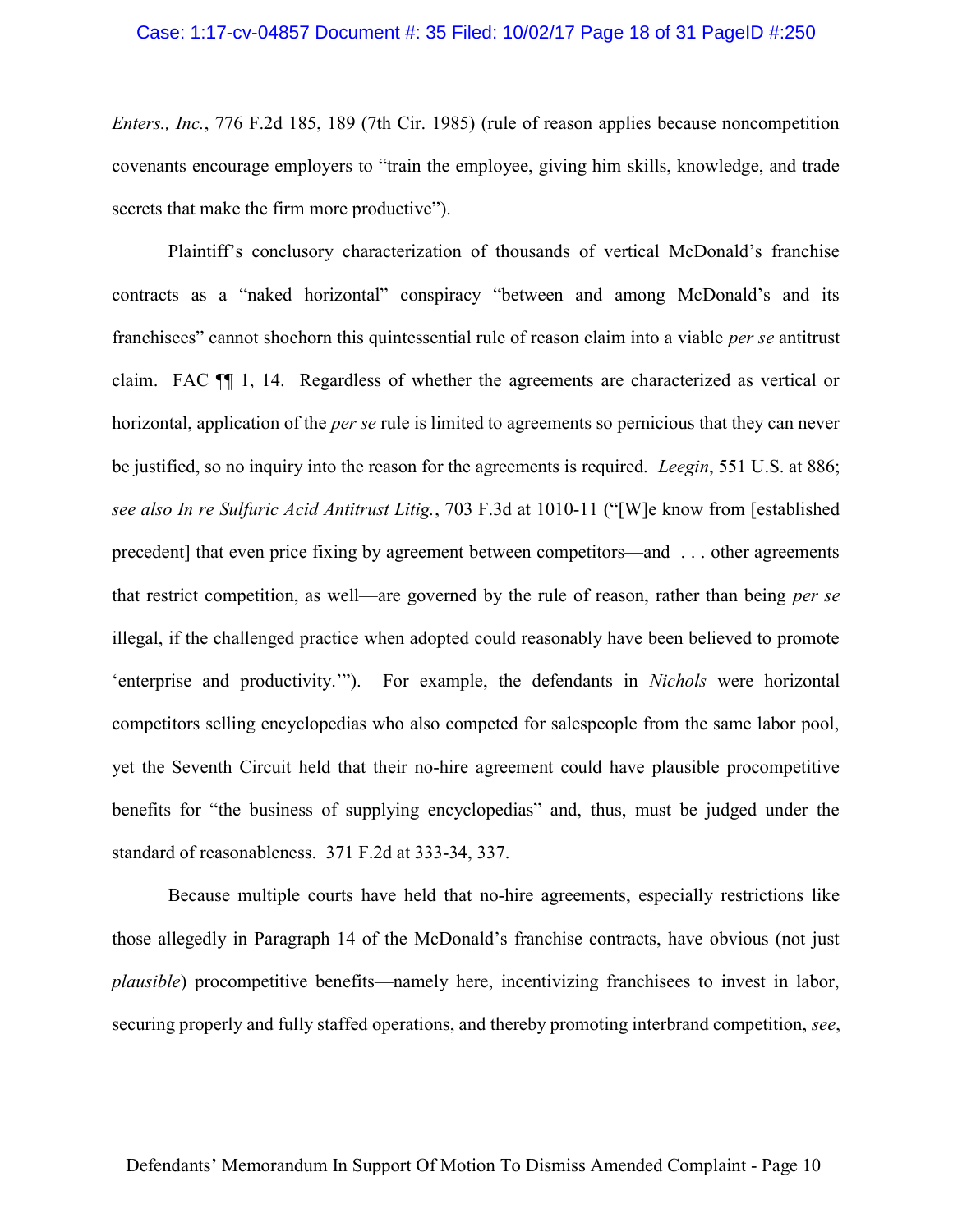e.g., Williams, 794 F. Supp. at 1029, 1031—under no set of facts can Plaintiff challenge them as per se unlawful.

## 2. Plaintiff Fails To Allege A Plausible Horizontal Agreement

In any event, the Amended Complaint does not describe a plausible horizontal agreement as a matter of law. Franchise contracts are unquestionably vertical, and there are no factual allegations here describing how the alleged McDonald's franchise contracts possibly could have morphed into a horizontal agreement.<sup>4</sup> For example, the complaint includes no allegations regarding the "who, what, when, where, and how"—as required by *Iqbal*, 556 U.S. at 678-80, and Twombly, 550 U.S. at 556-57—to establish that even two, let alone thousands, of franchisees and McOpCo company restaurants dispersed across the U.S. reached a meeting of the minds concerning hiring practices or salaries. The complaint also does not allege when the supposed horizontal agreement was consummated, who specifically consummated it, or how or where it was consummated. Apparently, Plaintiff's theory is that simply by virtue of the mere existence of Paragraph 14 in the franchise contracts between McDonald's and its franchisees, every single one of the thousands of McDonald's franchisees and McOpCo company restaurants throughout the history of the company somehow also independently and tacitly agreed with each other to suppress

 $\overline{a}$ 

<sup>&</sup>lt;sup>4</sup> The alleged franchise contracts are between different levels of the McDonald's franchise system (franchisor and franchisees (FAC ¶ 11)), do not include McOpCo companies as parties, and do not restrict interbrand competition at all. See Will v. Comprehensive Accounting Corp., 776 F.2d 665, 671 n.1 (7th Cir. 1985) (observing that "[a] franchiser and its franchisees are part of a business organization not altogether different from vertical integration" and applying rule of reason and market power analysis in Section 1 case); see also Midwestern Waffles, Inc. v. Waffle House, Inc., 734 F.2d 705, 720 (11th Cir. 1984) ("[R]estrictions of a 'vertical' nature (between the parties at different levels of the market structure)—such as those which may be contained in franchising agreements—are analyzed under a rule of reason, because they promote interbrand competition by allowing the franchisor or manufacturer to achieve certain efficiencies in the distribution of his goods and services."); Krehl v. Baskin-Robbins Ice Cream Co., 664 F.2d 1348, 1356 (9th Cir. 1982) (applying rule of reason to vertical restraints in franchise agreements); Philip Areeda & Herbert Hovenkamp, Fundamentals of Antitrust Law at 7-127 ("Vertical integration can [ ] be said to exist at different levels of intensity or control.  $\ldots$  A good example is a franchise arrangement such as McDonald's.") (emphasis added).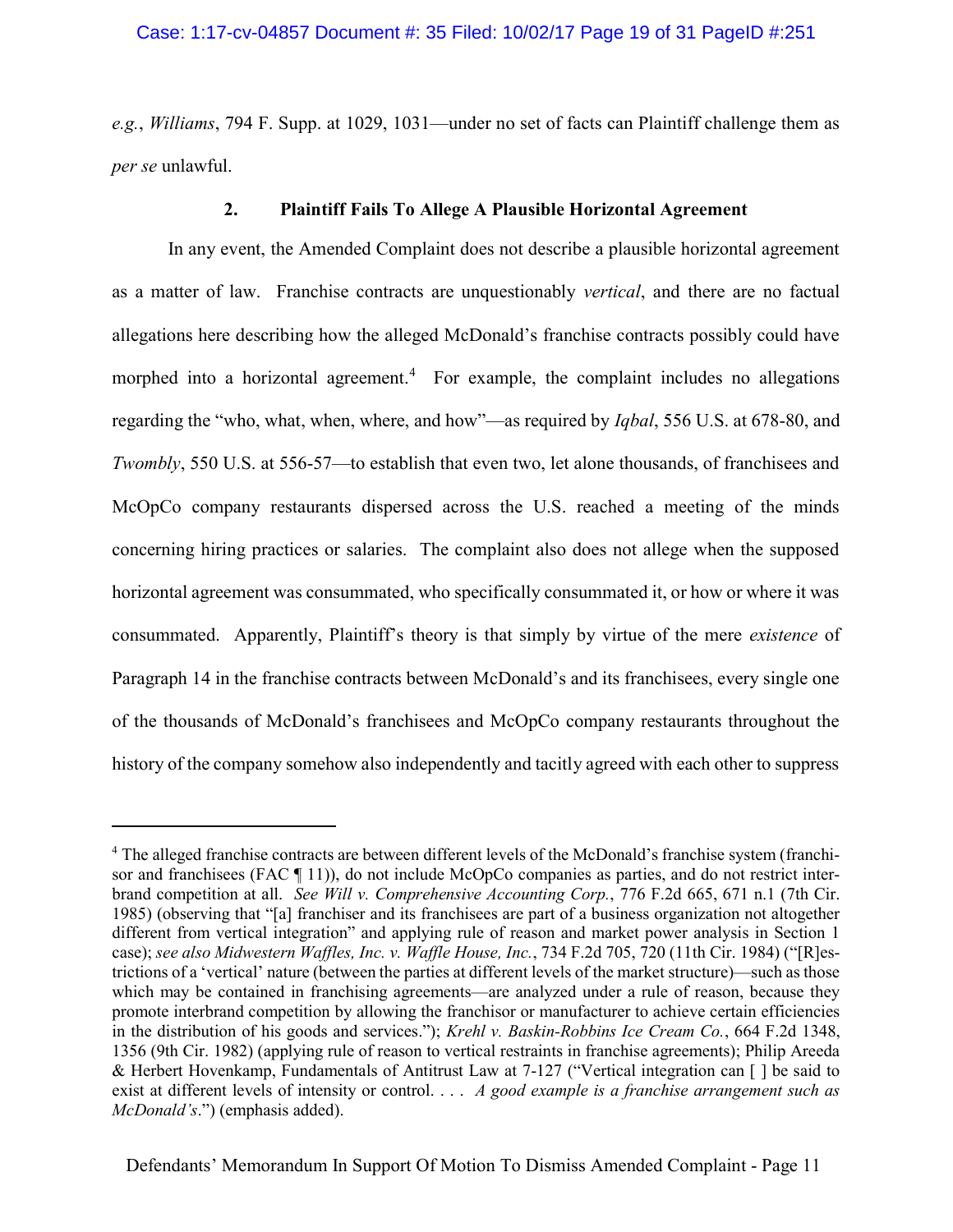#### Case: 1:17-cv-04857 Document #: 35 Filed: 10/02/17 Page 20 of 31 PageID #:252

wages and restrict employee hiring. That is simply implausible on its face. Cf. Kelsey K. v. NFL Enters. LLC, No. C 17-00496 WHA, 2017 WL 3115169, at \*2 (N.D. Cal. July 21, 2017) (existence of no-hire clause in National Football League bylaws insufficient to plead antitrust claim).

One need look no further than the complaint itself for allegations that render this supposed massive conspiracy implausible. The complaint alleges that the McDonald's franchise and McOpCo restaurants "colluded to suppress  $\lceil \cdot \rceil$  wages," yet also that the only other McDonald's restaurant from which Plaintiff sought employment offered to pay her 23% more than her thencurrent employer. FAC ¶¶ 1, 5, 67. That contradiction alone makes the conspiracy theory implausible because by definition differential wages could not occur if there were an effective wage suppression agreement. Plaintiff's alleged inability to get the job she wanted has no bearing on that fundamental and glaring contradiction because common sense dictates that many factors affect wages (including the scope of the relevant labor market, see infra Part II.B.3), so wages could not have been suppressed based merely on no-hire agreements between employers. And while the complaint alleges that Paragraph 14 of the franchise contract "is short-sighted and ultimately not in the independent interests of the franchisees or the McOpCo restaurants" (FAC ¶ 102), that is undermined by the allegation that franchise operators provided extensive training to their employees (id. ¶¶ 63-64). That of course is the point: incentivizing each franchise operator to invest in its own employees and preventing in-fighting within the McDonald's system precisely what Paragraph 14 does—is in every operator's self-interest because it strengthens the McDonald's brand.

Notably, the complaint's only allegations about specific restaurants—Bam-B and the Orlando McOpCo restaurant—do not establish that they ever talked to each other (or even knew about each other outside of Plaintiff's supposed communications to each of them). FAC ¶¶ 66-68.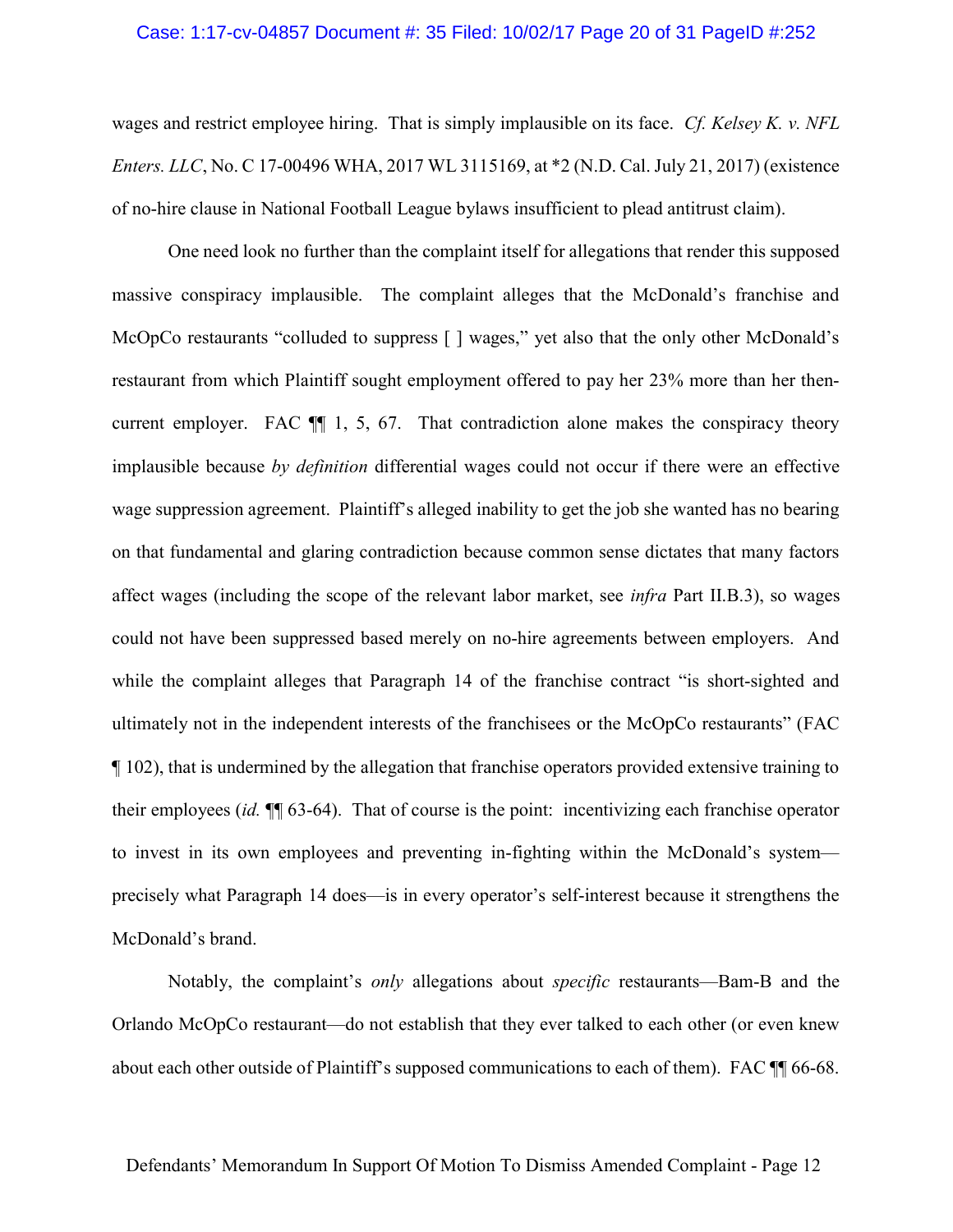### Case: 1:17-cv-04857 Document #: 35 Filed: 10/02/17 Page 21 of 31 PageID #:253

Instead, Plaintiff alleges that "the 'no-solicit' and 'no-hire' agreement . . . was adhered to by both" of them. Id. ¶ 101. But parallel adherence to a vertical restriction in a franchise system does not create, or even imply, a horizontal restraint of trade. If it did, any dual-distribution system that imposed lawful vertical restraints such as resale price maintenance on franchisees and retailers could become per se illegal under the antitrust laws. The Seventh Circuit has firmly rejected this approach to per se liability. Illinois Corp. Travel, Inc. v. Am. Airlines, Inc., 889 F.2d 751, 753 (7th Cir. 1989) ("Dual distribution therefore does not subject to the per se ban a practice that would be lawful if the manufacturer were not selling direct to customers; antitrust laws encourage rather than forbid this extra competition.").

The Amended Complaint also alleges that "a McDonald's corporate employee" called Plaintiff to explain that she had to be "released" by Bam-B to work for the McOpCo restaurant. Id.  $\parallel$  68. That allegation, of course, suggests no broad-based horizontal agreement among all restaurants (franchisee and company-owned alike). Indeed, nothing in Paragraph 14 of the franchise contract speaks to or suggests such a "release." In fact, all that Plaintiff alleges is that Bam-B declined to terminate her. *Id.*  $\mathbb{I}$  68-69. Bam-B's refusal to do something it had no obligation to do does not raise any plausible inference of an agreement with the McOpCo restaurant, much less an agreement with *all* McDonald's restaurants.

As for the thousands of alleged vertical franchise contracts that Plaintiff arguably pleads, the complaint includes no other allegations that would permit an inference that they *reflect* a horizontal agreement to suppress wages. Plaintiff alleges that "[f]ranchises are made available on standardized terms, so a franchisee who enters into a franchise agreement knows that the same terms it has agreed-to also apply to other franchisees." FAC ¶ 85. But franchisees' mere knowledge of common vertical restraints within a franchise system does not evidence a horizontal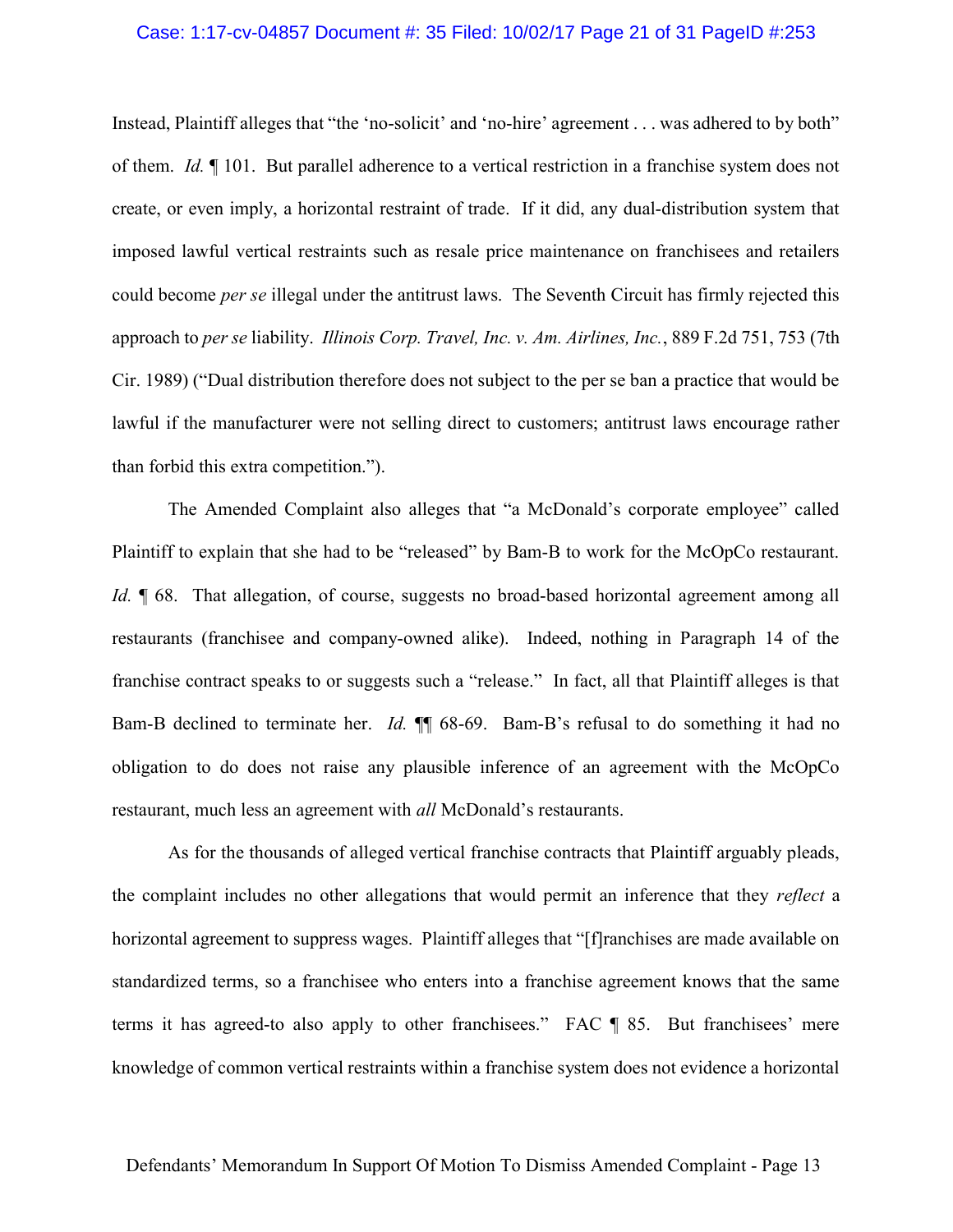### Case: 1:17-cv-04857 Document #: 35 Filed: 10/02/17 Page 22 of 31 PageID #:254

conspiracy. If that were the law, manufacturers imposing resale price maintenance terms on their retailers would find themselves suddenly accused of *per se* price fixing conspiracies the moment their retailers learned that other retailers were subject to the same terms. Cf. Jacobs v. Tempur-Pedic Int'l, Inc., 626 F.3d 1327, 1340-42 (11th Cir. 2010) (rejecting per se horizontal price-fixing conspiracy claim where dual-distributor manufacturer utilized resale price maintenance with its retailers).

Perhaps realizing that her allegations of a horizontal agreement are both conclusory and implausible, Plaintiff includes a section in the complaint titled "Other Evidence of a Horizontal Agreement [A]mong Competing Franchisees and McDonald's," in which she alleges that (1) Defendants made statements that McDonald's success depends on its franchise system's ability to recruit and retain a quality workforce, (2) there is a question on an online McDonald's employment application about previous work experience at other McDonald's restaurants, and (3) there are restaurant industry "norms" disfavoring hiring other companies' employees. FAC ¶¶ 97-101. Presumably, Plaintiff will argue that these allegations qualify as "plus factors," which courts sometimes use to infer a price fixing agreement among competitors based on parallel behavior. See, e.g., In re Flat Glass Antitrust Litig., 385 F.3d 350, 360 (3d Cir. 2004). But plus factors are usually reserved for the identification of secret price-fixing conspiracies, not for cases where the existence of non-price vertical restraints (like the franchise term here) are widely adopted and undisputed. See In Re High Fructose Corn Syrup Antitrust Litig., 295 F.3d 651, 655-57 (7th Cir. 2002). And in any event, these allegations do not contain such plus factors. Defendants' statements about the success of the McDonald's system and a question on an online McDonald's employment application say nothing about the conduct of the franchisees or McOpCo restaurants, and thus do not permit an inference that there was a horizontal agreement among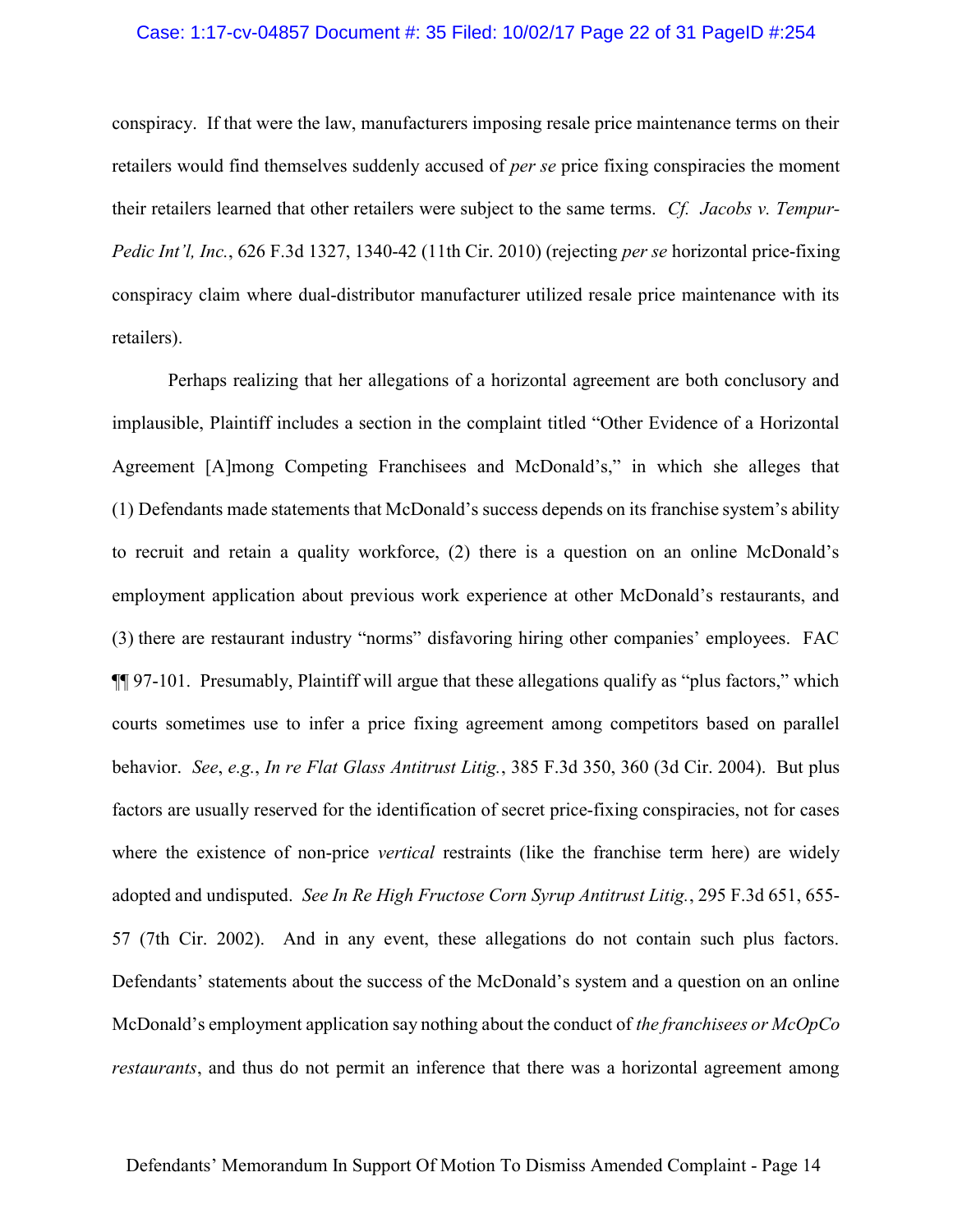### Case: 1:17-cv-04857 Document #: 35 Filed: 10/02/17 Page 23 of 31 PageID #:255

them. Similarly, reference to restaurant industry "norms" is so general as to be meaningless in this context—it is not tethered to McDonald's conduct or that of any McDonald's restaurant.

The law is clear: "[t]he mere fact that large numbers of retailers agreed to [deals with the defendant] is not sufficient to support an inference of a horizontal agreement among retailers." Menasha Corp. v. News Am. Mktg. In-Store, 238 F. Supp. 2d 1024, 1033 (N.D. Ill. 2003), aff'd 354 F.3d 661 (7th Cir. 2004); In re Ins. Brokerage Antitrust Litig., 618 F.3d 300, 348-49 (3d Cir. 2010) (allegations of substantially similar agreements among groups of defendants were insufficient to allege a global conspiracy); Twombly, 550 U.S. at 556 (plaintiff must plead "enough factual matter (taken as true) to suggest that an agreement was made. . . . [A]n allegation of parallel conduct and a bare assertion of conspiracy will not suffice."). Plaintiff's arguments are even weaker in the franchise context, where cooperation and uniformity are expected. Chicago Prof'l Sports Ltd., 95 F.3d at 598. Plaintiff has failed to plead a plausible horizontal agreement. And even if she had, she has failed to plead the type of agreement that is so clearly anticompetitive that it has convinced the judiciary it can have "no redeeming benefits ever." In re Sulfuric Acid Antitrust Litig., 703 F.3d at 1011-12. Any suggestion of a *per se* claim fails.

### 3. The Complaint Does Not Allege A Rule Of Reason Violation

Plaintiff has pleaded only a *per se* claim or, in the alternative, a quick look claim, neither of which applies here. Plaintiff has in fact now twice elected to allege only a *per se* or quick look claim and, in that context, there is no reason to evaluate her claim under the rule of reason. See Texaco Inc., 547 U.S. at 6 n.2; see also AT&T Corp. v. JMC Telecom, LLC, 470 F.3d 525, 531 (3d Cir. 2006) ("[Plaintiff] could have argued that the restraint at issue ought to be analyzed under the traditional rule of reason rather than attempt to squeeze the restraint into the per se realm. [Plaintiff], however, did not. Accordingly, [Plaintiff] failed to state a claim pursuant to the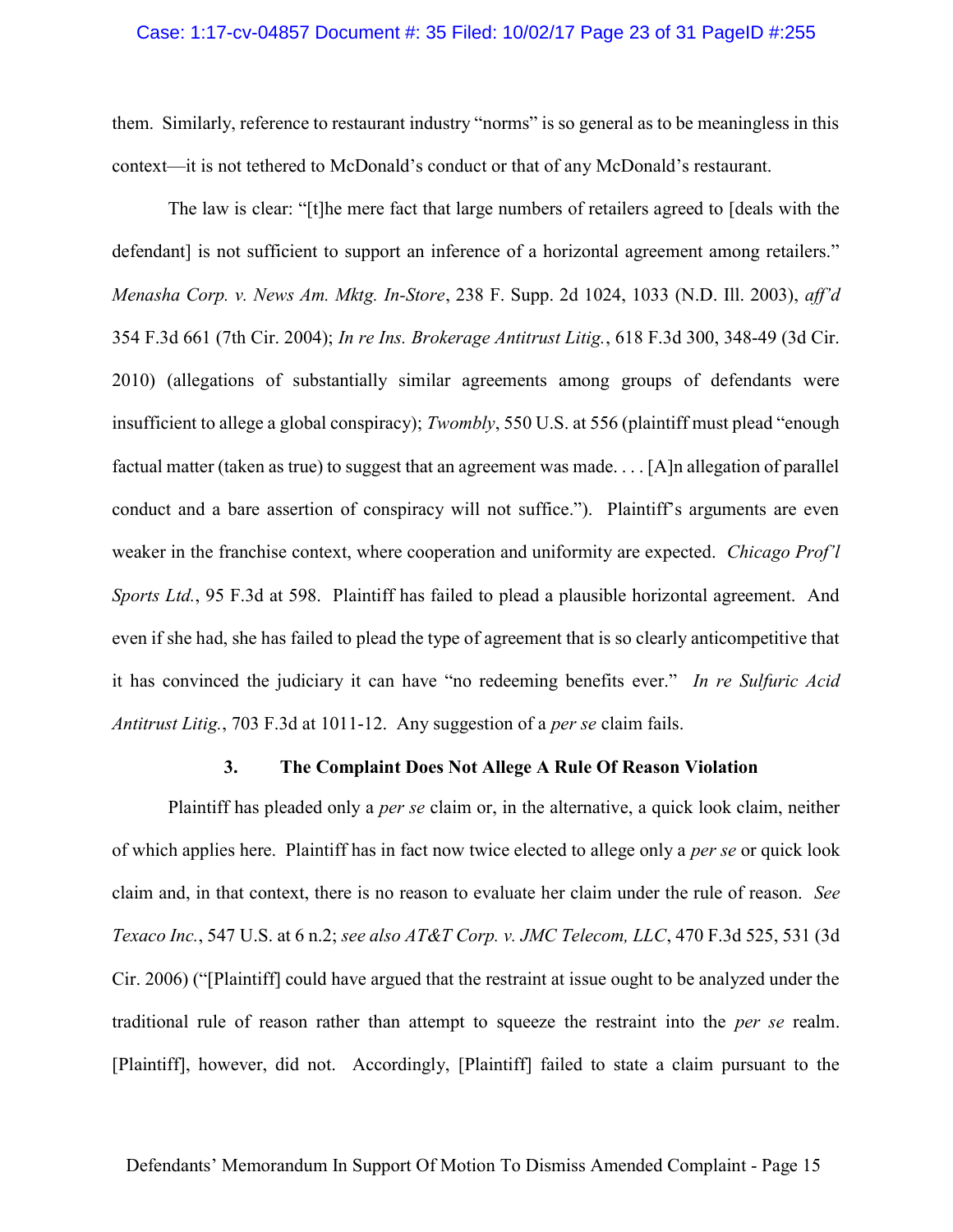### Case: 1:17-cv-04857 Document #: 35 Filed: 10/02/17 Page 24 of 31 PageID #:256

Sherman Act."). Plaintiff's Sherman Act claim accordingly is properly dismissed with prejudice on that ground.

Moreover, she has not come close to pleading a violation of the antitrust laws under the rule of reason standard in any event. To plead a rule of reason violation, a plaintiff must allege "that an agreement or contract has an anticompetitive effect on a given market within a given geographic area." Agnew, 683 F.3d at 335 (emphasis added) (affirming dismissal of Section 1 claim under Rule 12(b)(6) for failing to plead plausible relevant product market). "The Rule of Reason analysis involves the showing of a precise market definition in order to demonstrate that a defendant wields market power, which, by definition, means that the defendant can produce anticompetitive effects." Id. at 337; see also Valley Liquors, Inc. v. Renfield Imps., Ltd., 822 F.2d 656, 666 (7th Cir. 1987) ("[P]laintiff must show that the defendant has market power—that is, the ability to raise prices significantly without going out of business—without which the defendant could not cause anticompetitive effects on market pricing."); Phillips Getschow Co. v. Green Bay Brown Cty. Prof'l Football Stadium Dist., 270 F. Supp. 2d 1043, 1051 (E.D. Wisc. 2003) (concluding "that the complaint fails to allege an antitrust violation, either per se or under the rule of reason"). Here, the complaint does not allege a plausible product or geographic market, much less market power.

A product market is defined by identifying the reasonable interchangeability of a set of products and the cross-elasticity of demand for those products. United States v. E.I. du Pont de Nemours & Co., 351 U.S. 377, 394–95 (1956); Photovest Corp. v. Fotomat Corp., 606 F.2d 704, 713 (7th Cir. 1979). Typically, a relevant labor market for antitrust purposes is all the competing employers that provide jobs that are reasonable substitutes. *Eichorn*, 248 F.3d at 147.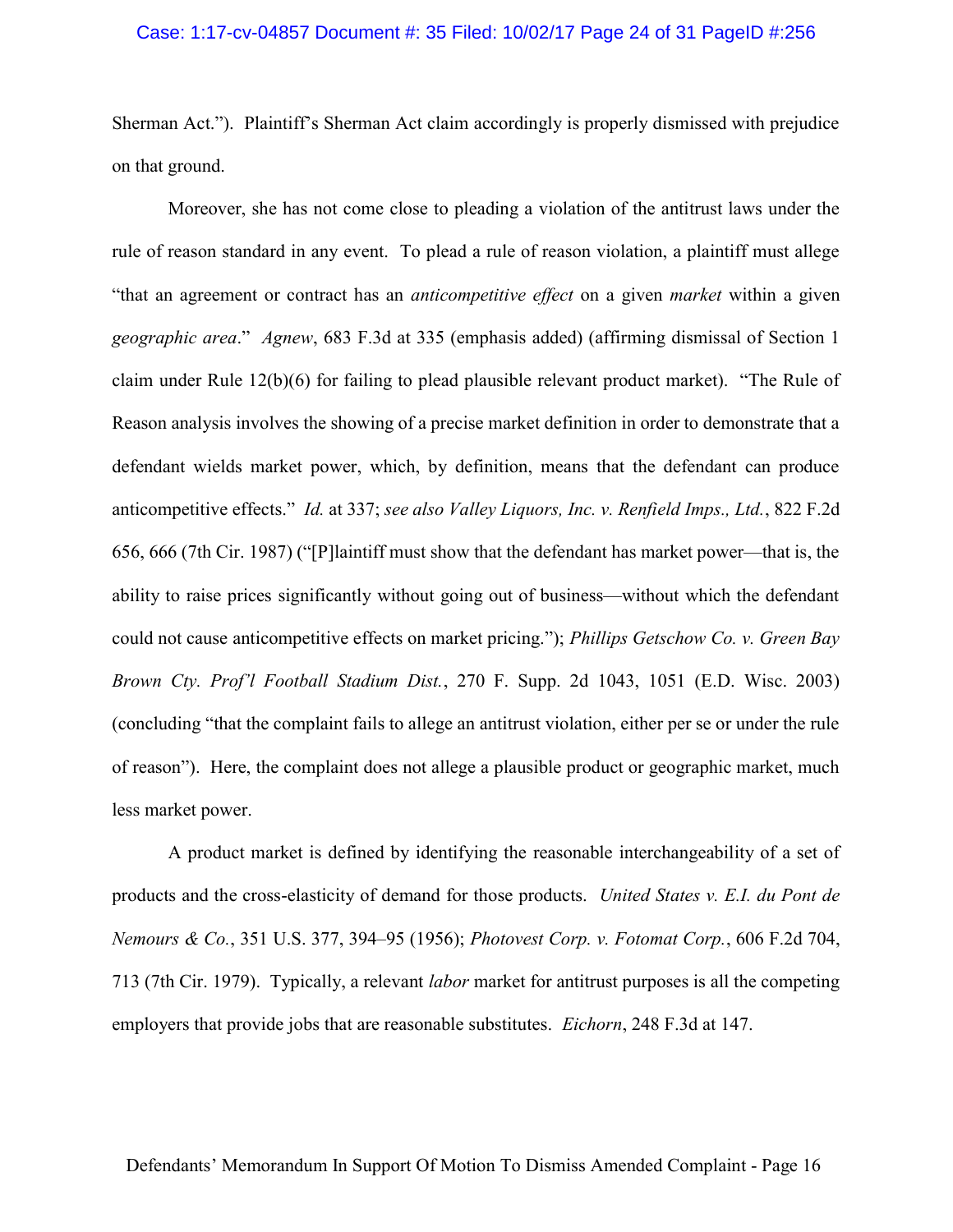#### Case: 1:17-cv-04857 Document #: 35 Filed: 10/02/17 Page 25 of 31 PageID #:257

The complaint here does not purport to identify any competing jobs that are reasonably interchangeable with employment at McDonald's, the quantity of McDonald's jobs compared to other types of jobs (either in the U.S. or even a given geographic region), or anything about crosselasticity of demand for jobs. Instead, Plaintiff appears to allege that a single-brand market for McDonald's-only labor exists. FAC  $\P$  110-114. Courts almost never limit a relevant product market to a single product, E. I. du Pont de Nemours & Co., 351 U.S. at 393, and when they do, it is typically only in "locked-in" aftermarket cases where the issue is the servicing or parts for a manufacturer's products, PSKS, Inc. v. Leegin Creative Leather Prods., Inc., 615 F.3d 412, 418 (5th Cir. 2010), or in other cases of highly specialized products, House of Brides, Inc. v. Alfred Angelo, Inc., No. 11-7834, 2014 WL 64657, at \*5-7 (N.D. Ill. Jan. 8, 2014) (dismissing Sherman Act claim for failure to allege a plausible relevant product market). Single brand product allegations are particularly disfavored in the Seventh Circuit and are properly dismissed at the pleadings stage. See Sheridan v. Marathon Petroleum Co. LLC, 530 F.3d 590, 595 (7th Cir. 2008) ("Marathon does of course have a 'monopoly' of Marathon franchises. But 'Marathon' is not a market …."; affirming dismissal); see also, e.g., Generac Corp. v. Caterpillar Inc., 172 F.3d 971, 977 (7th Cir. 1999) (where alleged market was for single brand of product, affirming dismissal); Digital Equip. Corp. v. Uniq Digital Techs., Inc., 73 F.3d 756, 763 (7th Cir. 1996) (stating that "[o]ne could hardly imagine a weaker case for the claim that DEC's computers are a market unto themselves" and affirming dismissal).

Whatever the relevant product market is for this case, it is clearly not limited solely to McDonald's jobs. Cf. Eichorn, 248 F.3d at 147 (market for the plaintiff's labor is much broader than merely defendant's employment); Subsolutions, Inc. v. Doctor's Assocs., 62 F. Supp. 2d 616, 625 (D. Conn. 1999) (Subway franchises is not a sufficient product market). Just as no consumer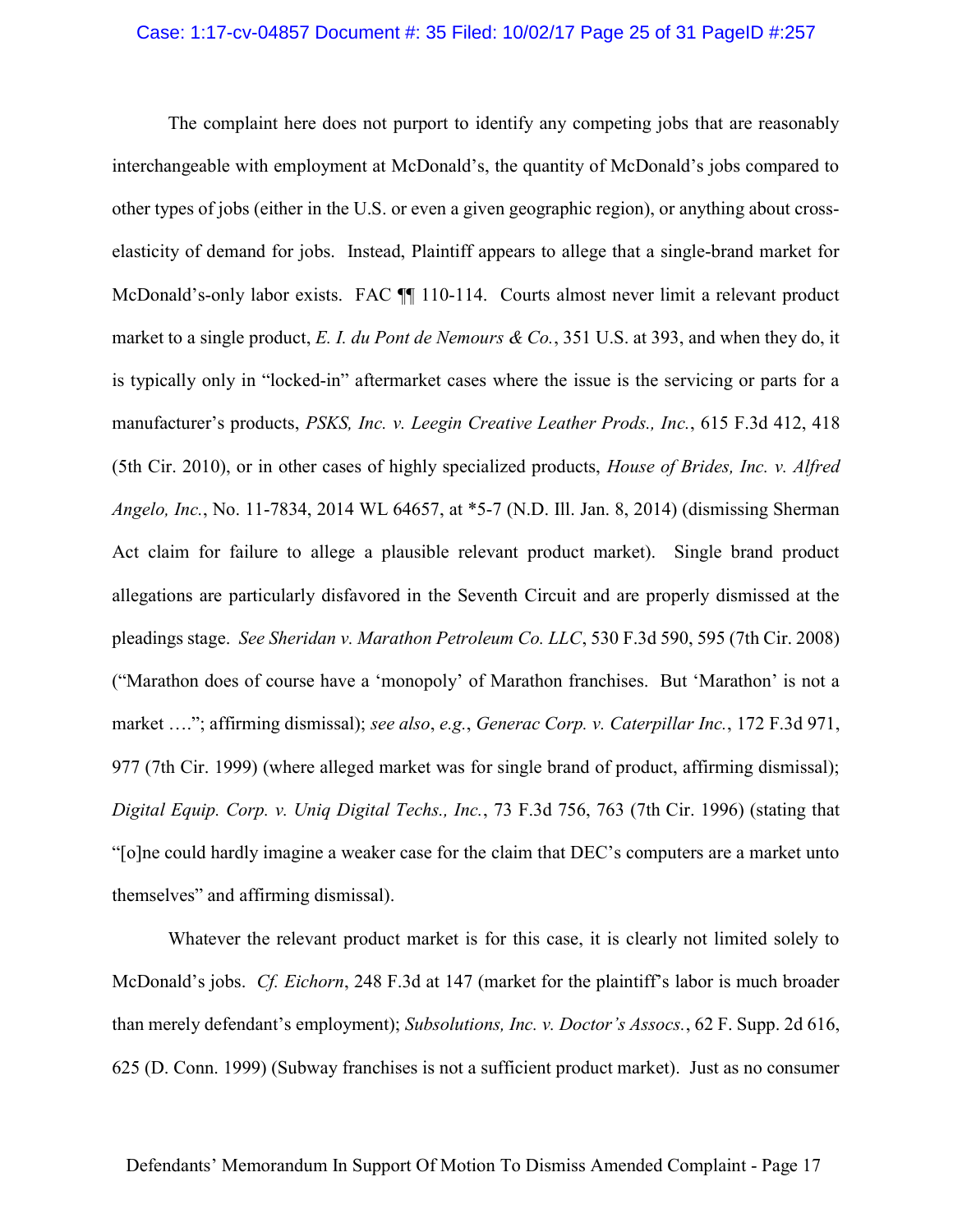## Case: 1:17-cv-04857 Document #: 35 Filed: 10/02/17 Page 26 of 31 PageID #:258

is ever locked in to buying only one brand of hamburgers, it is hard to imagine a person *ever* being locked into employment with only one type of restaurant.<sup>5</sup> Plaintiff alleges no facts to support her conclusion that "the education, training and experience within the McDonald's enterprise are unique to McDonald's and not transferrable to other restaurants." FAC ¶ 110. Conspicuously, she alleges no facts about any particular McDonald's employee that is supposedly trapped within the McDonald's system, unable to obtain employment elsewhere. And Plaintiff's concession that she now works at Hobby Lobby flatly contradicts any lock-in theory. Id. ¶ 71.

Plaintiff also does not define a relevant geographic market (other than that she seeks to represent a nationwide class), which matters a great deal because there can be countless differences between regional or local labor markets. See Law Bulletin Pub. Co. v. Rodgers, No. 87 C 873, 1987 WL 16617, at \*3 (N.D. Ill. Sept. 1, 1987) ("It is well established that under either section 1 or section 2 of the Sherman Act, an antitrust plaintiff must plead relevant product and geographical markets. . . . A failure to do so results in dismissal of an antitrust claim."); Besser Pub. Co. v. Pioneer Press, Inc., 571 F. Supp. 640, 641 (N.D. Ill. 1983) (dismissing complaint for failure to plead relevant geographic market). And, having failed to allege a plausible product and geographic market, Plaintiff does not even make an effort to allege factually how Defendants have market power. See Sheridan, 530 F.3d at 595 ("[T]he plaintiffs' naked assertion of [defendants']

 $\overline{a}$ 

<sup>&</sup>lt;sup>5</sup> See Todd v. Exxon Corp., 275 F.3d 191, 200 (2d Cir. 2001) ("Cases in which dismissal on the pleadings is appropriate frequently involve . . . failed attempts to limit a product market to a single brand [or] franchise." (citing cases holding that a single brand is not its own product market)); Int'l Equip. Trading, Ltd. v. AB SCIEX LLC, No. 13-1129, 2013 WL 4599903, at \*11 (N.D. Ill. Aug. 29, 2013) (the "court should dismiss the complaint" when it "limits the relevant market to a 'single brand'"); Marion HealthCare LLC v. S. Ill. Healthcare, No. 12-00871, 2013 WL 4510168, at \*11 (S.D. Ill. Aug. 26, 2013) (dismissing antitrust claim because, "[w]ithout a well-defined relevant market, a court cannot determine the effect that an allegedly illegal act has on competition"); In re Dairy Farmers of Am., Inc., 767 F. Supp. 2d 880, 901 (N.D. Ill. 2011) (dismissing Sherman Act claims under Rule 12(b)(6) because the alleged relevant market was legally insufficient); see also Waffle House, 734 F.2d at 720 ("[W]hatever the relevant market is here, it is a great deal broader than the Waffle House system and encompasses much, if not all, of the fast food industry.").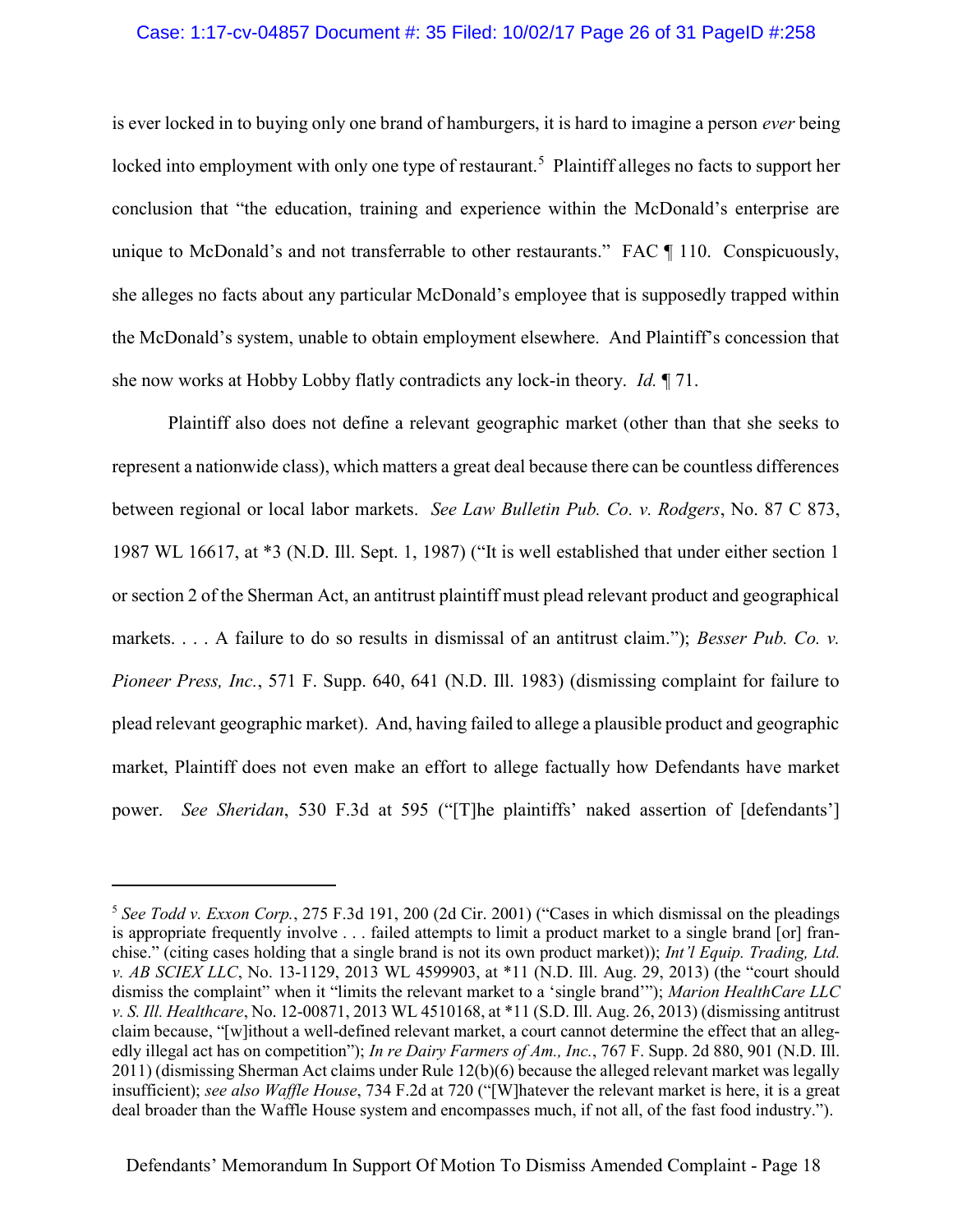## Case: 1:17-cv-04857 Document #: 35 Filed: 10/02/17 Page 27 of 31 PageID #:259

'appreciable economic power'—an empty phrase—cannot save the complaint."). For all of these reasons, the complaint would properly be dismissed, with prejudice, under the per se, quick look, and rule of reason standards.

## III. The Complaint Fails To State Illinois State Law Claims

### A. The IAA Does Not Permit Claims Based On Labor

Count II of the complaint alleges that Defendants "engaged in unlawful contracts, combinations, and/or conspiracies in restraint, trade [sic] or commerce in violation of Illinois Antitrust Act, 740 ILCS 10/1, et seq." by lessening competition "in the market for McDonald's employees and/or managers." FAC  $\P$  139-142. But section 10/4 of the IAA expressly states that "'[t]rade or commerce' includes all economic activity involving or relating to any commodity or service. . . . 'Service' shall not be deemed to include labor which is performed by natural persons as employees of others." 740 ILCS 10/4. Thus, claims related to an alleged market for labor services "are specifically excluded by § 10/4 of the Act." O'Regan, 121 F.3d at 1066 (affirming dismissal on § 10/4 grounds of IAA claim based on employment restrictive covenant).

Plaintiff's allegation that Paragraph 14 of the franchise contract was "not an agreement involving traditional labor disputes" (FAC ¶ 140) is clearly a legal argument meant to try to plead around Section 10/4. As such, this Court may ignore it. See Twombly, 550 U.S. at 555 ("legal conclusion[s] couched as a factual allegation" need not be presumed true).

Finally, "federal courts (and Illinois state courts) use federal law in construing provisions of the [IAA] that are substantially similar to federal law," Marion Healthcare, 2013 WL 4510168, at \*14, so, to the extent Count I is dismissed, Count II also should be dismissed, Appraisers Coal. v. Appraisal Inst., 845 F. Supp. 592, 608 (N.D. Ill. 1994). Plaintiff has no possibly cognizable IAA claim, so Count II should be dismissed with prejudice.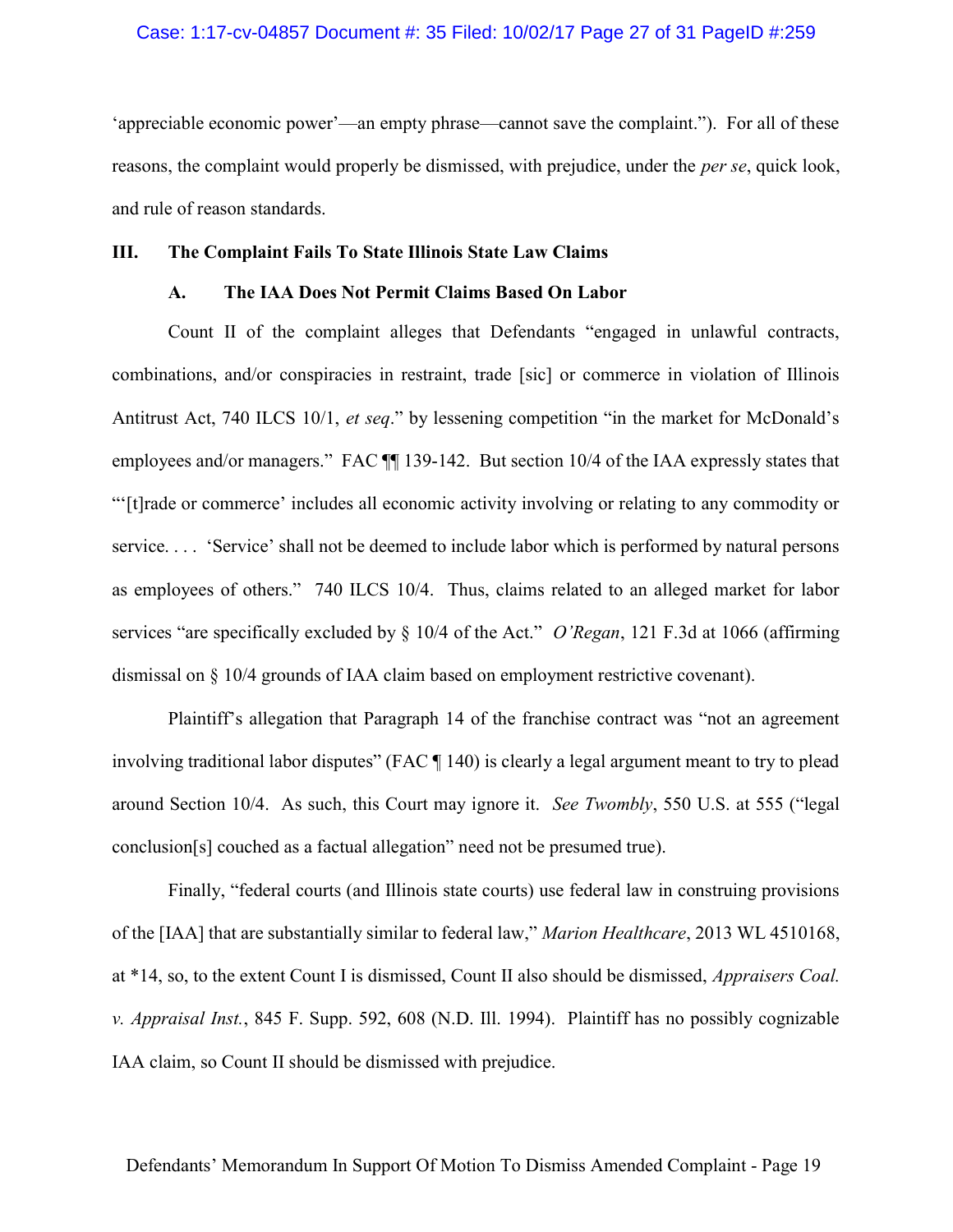## B. The ICFA Claim Also Fails For Numerous Reasons

Plaintiff cannot convert the ICFA into a backdoor enforcement mechanism for an antitrust claim not cognizable under the IAA. Gaebler, 285 Ill. App. 3d at 544 (quintessential antitrust claims "must be brought under the Antitrust Act and not the Consumer Fraud Act"). The Illinois Supreme Court has rejected such gamesmanship because "[t]o construe the [ICFA] to give a cause of action . . . that the legislature refused to give under the Antitrust Act would be incongruous." Laughlin v. Evanston Hosp., 133 Ill. 2d 374, 390-91 (1990).

Moreover, the ICFA does not apply to this case because there are no allegations of "conduct that defrauds or deceives consumers." Laughlin, 133 Ill. 2d at 390; see also Appraisers Coal., 845 F. Supp. at 608 (the ICFA "purports to prohibit all unfair methods of competition, but has been restricted to deceptive practices" used against consumers). The employees of McDonald's brand restaurants are not consumers in this context; if anything, they are *suppliers* of labor services. See Hess v. Kanoski & Assocs., 668 F.3d 446, 454 (7th Cir. 2012) (plaintiff "was an employee, not a 'consumer,'" and therefore had no ICFA claim); see also 815 Ill. Comp. Stat. 505/1(e) (defining "consumer" as "any person who purchases or contracts for the purchase of merchandise not for resale in the ordinary course of his trade or business but for his use or that of a member of his household"). Nor are there any allegations in the complaint that tie this case to the actual consumers of McDonald's brand restaurants—*i.e.*, restaurant customers. See Thrasher-Lyon v. Illinois Farmers Ins. Co., 861 F. Supp. 2d 898, 912 (N.D. Ill. 2012) (considering whether a case has a consumer nexus). Plaintiff's new allegation—that competition among employers "may create more or better goods and services" and "will lessen the strain on public benefits" from fastfood employees who currently rely on public assistance—certainly does not do so. FAC ¶ 109. Nothing about that attenuated and unsupported theory articulates how Plaintiff's actions were "akin to a consumer's actions," or how the alleged conspiracy involving employment restraints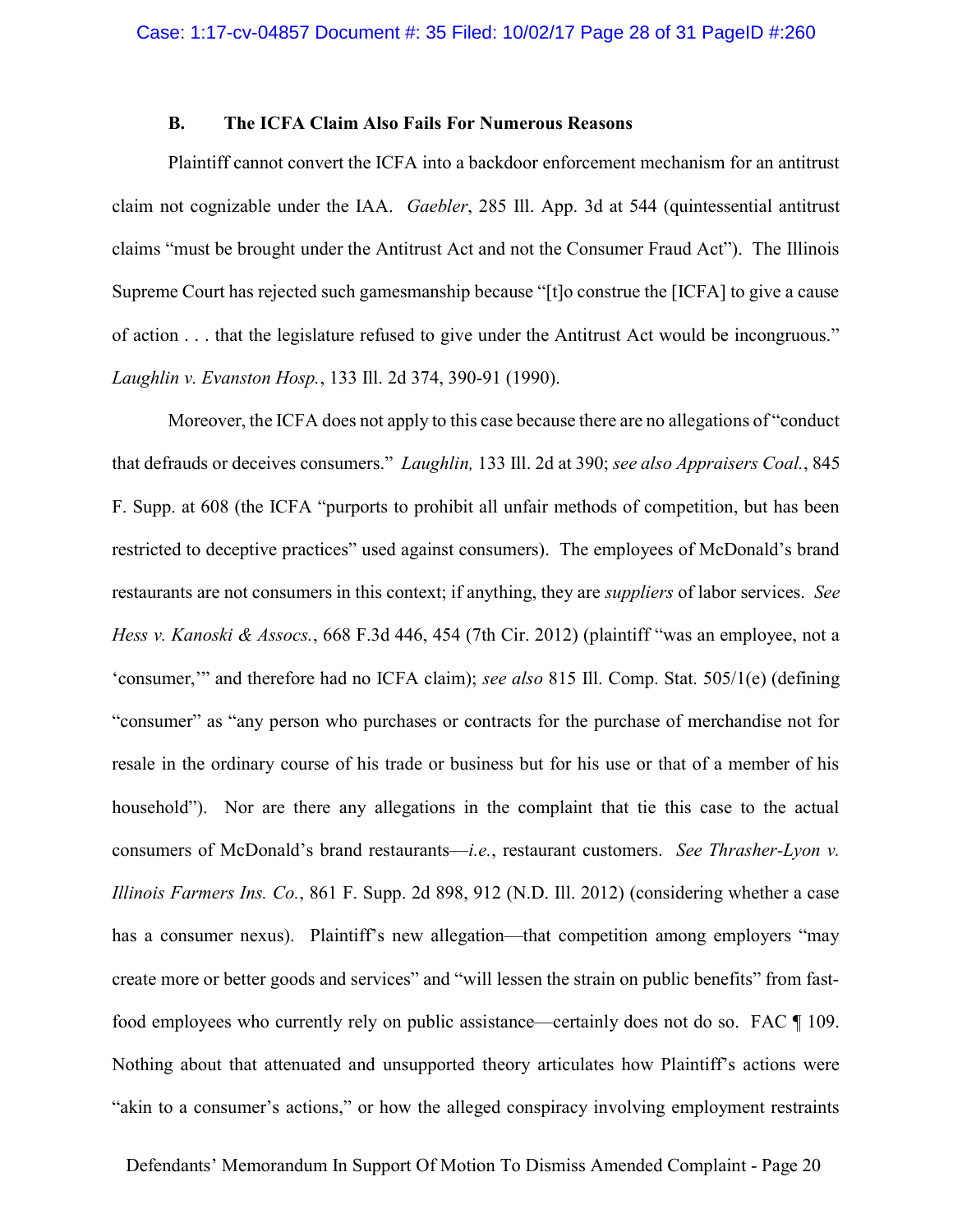### Case: 1:17-cv-04857 Document #: 35 Filed: 10/02/17 Page 29 of 31 PageID #:261

was directed at consumers. Thrasher-Lyon, 861 F. Supp. 2d at 912.

Moreover, the Illinois Supreme Court has made clear that out-of-state plaintiffs (like Plaintiff here) involved in out-of-state transactions cannot bring suit under the ICFA. "[T]he circumstances that relate to the disputed transaction [must] occur primarily and substantially in Illinois." Avery v. State Farm Mut. Auto. Ins. Co., 216 Ill. 2d 100, 186–87 (2005); Crichton v. Golden Rule Ins. Co., 576 F.3d 392, 396 (7th Cir. 2009). In Avery, as here, even though the relevant company policy was created in Illinois, the "disputed transactions . . . occurred outside of Illinois for the out-of-state plaintiffs," so the ICFA did not apply. 216 Ill. 2d at 186-87. Here, although Plaintiff alleges that the McDonald's franchise agreements were drafted and entered in Illinois and had other Illinois-specific provisions, FAC ¶ 19, the "transaction" affecting her occurred entirely in Florida, id. ¶ 66-69. Accordingly, and for the reasons stated above, the ICFA provides no cause of action for Plaintiff, so Count III should be dismissed with prejudice.

## IV. Plaintiff Lacks Standing To Assert Claims For Injunctive Or Declaratory Relief.

Plaintiff's claims for injunctive and declaratory relief, to the extent any claims remain, should be dismissed. FAC  $\P$  18, 162 & Prayer For Relief. Plaintiff lacks standing to request such relief because she is a *former* employee. See Wal-Mart Stores, Inc. v. Dukes, 131 S. Ct. 2541, 2559-60 (2011) (class members who were "no longer employed by Wal-Mart lack standing to seek injunctive or declaratory relief against its employment practices"). Because plaintiff lacks standing to seek this relief, her claims for it should be dismissed.

### CONCLUSION

For these reasons, Defendants respectfully request that the Court dismiss Plaintiff's Amended Complaint with prejudice. Defendants also respectfully request that the Court schedule an oral argument on Defendants' motion to dismiss.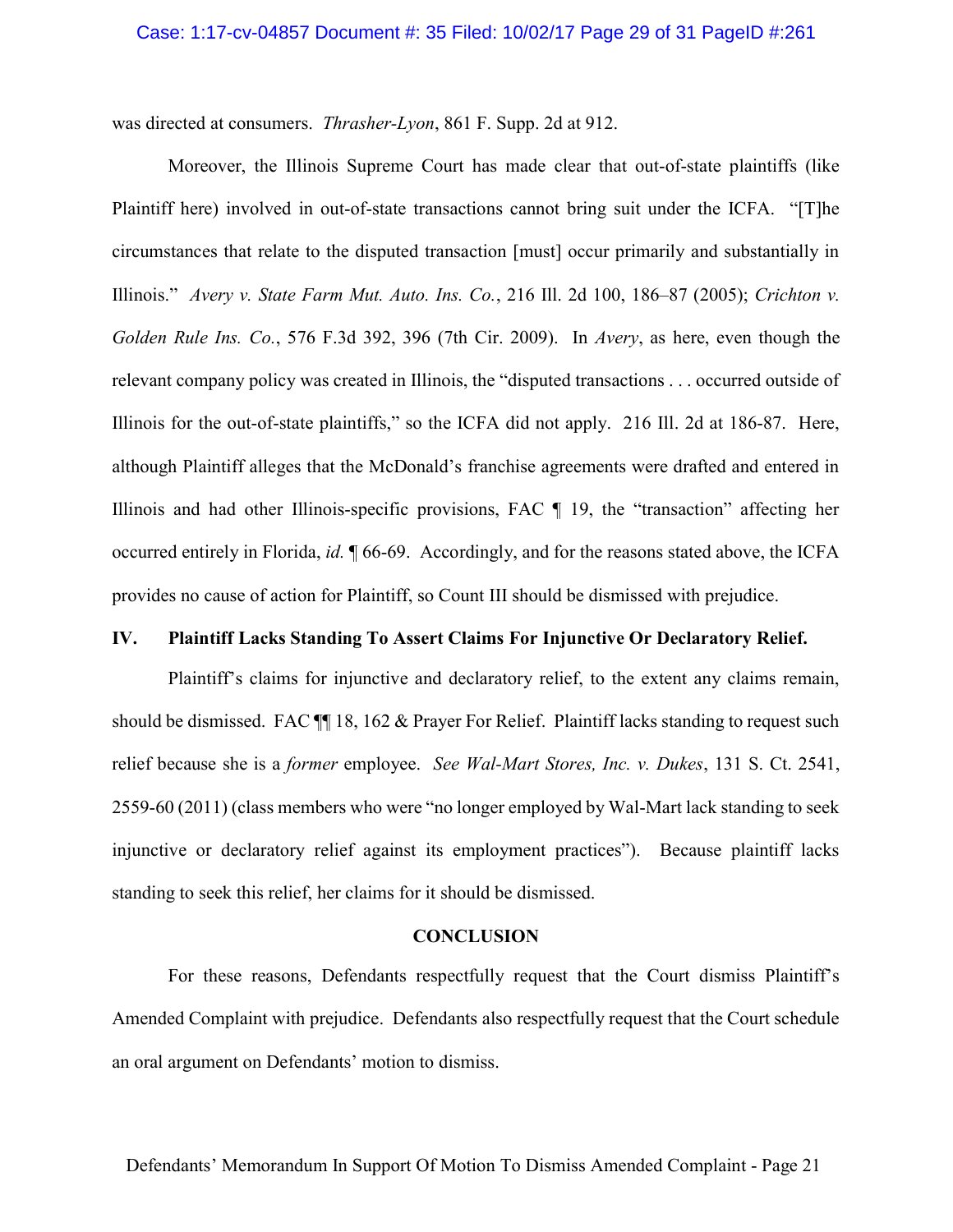Dated: October 2, 2017 Respectfully submitted,

## McDONALD'S USA, LLC and McDONALD'S CORPORATION

By: /s/ Rachel S. Brass Rachel S. Brass

## GIBSON DUNN & CRUTCHER LLP

D. Jarrett Arp (admitted pro hac vice) 1050 Connecticut Ave., N.W. Washington, D.C. 20036 Telephone: (202) 955-8500 Facsimile: (202) 467-0539 Email: JArp@gibsondunn.com

Rachel S. Brass (admitted pro hac vice) 555 Mission St., Suite 3000 San Francisco, California 94105 Telephone: (415) 393-8200 Facsimile: (415) 374-8458 Email: RBrass@gibsondunn.com

Matthew C. Parrott (admitted pro hac vice) 3161 Michelson Dr. Irvine, CA 92612 Telephone: (949) 451-3800 Facsimile: (949) 451-4220 Email: MParrott@gibsondunn.com

A&G LAW LLC

Robert M. Andalman (Atty. No. 6209454) Rachael Blackburn (Atty. No. 6277142) 542 S. Dearborn St.; 10th Floor Chicago, IL 60605 Tel.: (312) 341-3900 Fax: (312) 341-0700